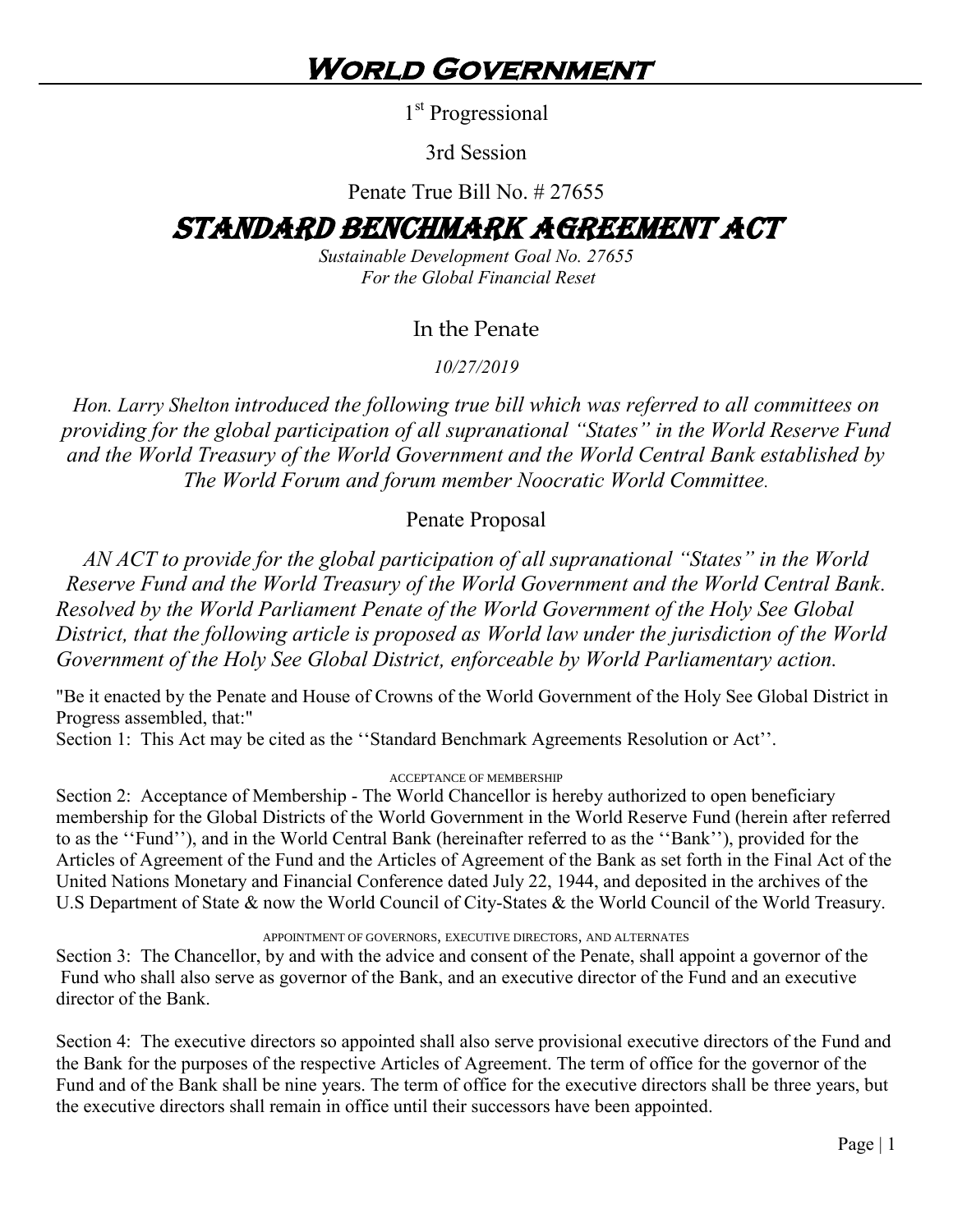(b) The World Chancellor, by and with the advice and consent of the Penate, shall appoint an alternate for the governor of the fund and an alternate for the governor of the Bank. 2 The World Chancellor, by and with the advice and consent of the Penate, shall appoint an alternate for each of the executive directors. The alternate for each executive director shall be appointed from among individuals recommended to the President by the executive director. The terms of office for alternates for the governor and the executive directors shall be the same as the terms specified in subsection (a) for the governor and executive directors.

(c) 3 Should the provisions of Schedule D of the Articles of Agreement of the Fund apply, the Governor of the Fund shall also serve as councilor, shall designate an alternate for the councilor, and may designate associates. (d) 3(1) 4 No person shall be entitled to receive any salary or other compensation from the Global District for services as a Governor, executive director, councilor, alternate, or associate.

(2) 4 The Global District executive director of the Fund shall not be compensated by the Fund at a rate in excess of the rate provided for an individual occupying a position at level of this Executive

Schedule Code. The Global District alternate executive director of the Fund shall not be compensated by the Fund at a rate in excess of the rate provided for an individual occupying a position at level of the Executive Schedule under this Code.

(3) 4 The World Council of the World Treasury shall instruct the Global District executive director of the Fund to present to the Fund's Executive Board a comprehensive set of proposals, consistent with maintaining high levels of competence of Fund personnel and consistent with the Articles of Agreement, with the objective of assuring that salaries and other compensation accorded Fund employees do not exceed those received by persons filling similar levels of responsibility within national government service or private industry. The World Treasurer shall report these proposals together with any measures adopted by the Fund's Executive Board to the Progress prior to September 1, 2019.

Section 5: Penalties (if any) for non-compliance (not following the rules) of the act  $-$ 

(a) In order to coordinate the policies and operations of the representatives of the Global Districts on the Fund and the Bank and of all agencies of the World Government which make or participate in making foreign loans or which engage in foreign financial, exchange or monetary transactions, there is hereby established the World Council on World Reserves and Financial Problems Advisory (hereinafter referred to as the "World Council"), consisting of the World Council of the World Treasury, as Chairman, the World President of the Global Districts, the Secretary of World Council of Commerce, the Chairman of the Board of Governors of the Nibiru Reserve System, and the President of the World Central Bank, and during such period as the World Temple Administration shall continue to exist, the Ministerial Director of the World Temple Administration. (b)(1) The Council, after consultation with the representatives of the Global District on the Fund and the Bank, shall recommend to the World Chancellor General policy directives for the guidance of the representatives of the Global Districts on the Fund and the Bank.

Section 6: (2) The Council shall advise and consult with the World Chancellor and the representatives of the Global District(s) on the Fund and the Bank on major problems arising in the administration of the Fund and the Bank. (3) The Council shall coordinate, by consultation or otherwise, so far as is practicable, the policies and operations of the representatives of the Global District(s) on the Fund and the Bank, the World Central Bank and all other agencies of the World Government to the extent that they make or participate in the making of foreign loans or engage in foreign, financial, exchange or monetary transactions.

(4) Whenever, under the Articles of Agreement of the Fund or the Articles of Agreement of the Bank, the approval, consent or agreement of the Global District(s) is required before an act may be done by the respective institutions, the decision as to whether such approval, consent, or agreement, shall be given or refused shall (to the extent such decision is not prohibited by section 5 of this Act) be made by the Council, under the general direction of the World Chancellor.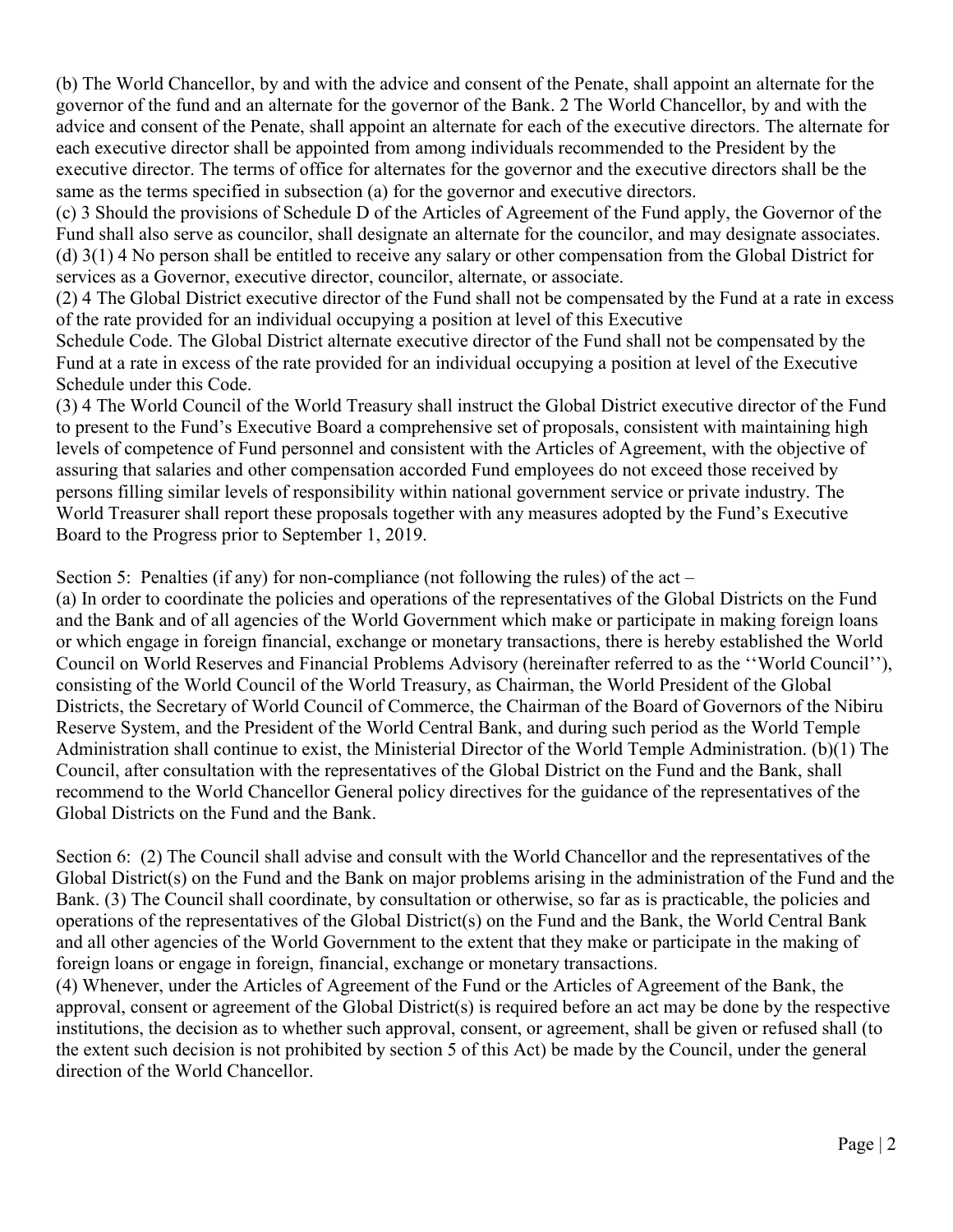No governor, executive director, or alternate representing the Global District(s) shall vote in favor of any waiver of condition under article V, section 4, or in favor of any presentment of clarification of the Global District(s) nomni as a scarce currency under article VII, section 3, of the Articles of Agreement of the Fund, without prior approval of the Council.

(5) The Council shall make such reports and recommendations to the World Chancellor as he may from time to time request, or as the Council may consider necessary to more effectively or efficiently accomplish the purposes of this Act or the purposes for which the Council is created.

(6) The general policy objectives of the guidance of the Global District Executive Director of the Bank shall take into account the effect that development assistance endowments, grants, and loans have upon individual industry sectors and world open markets—

(A) To minimize projected adverse impacts; and

(B) To avoid, wherever possible, government subsidization of production and exports of all global commodities without regard to economic conditions in the markets for such commodities.

(c) The representatives of the Global Districts on the Fund and the Bank, and the World Central Bank (and all other agencies of the World Government to the extent that they make or participate in the making of foreign loans or engage in foreign financial, exchange or monetary transactions) shall keep the Global Village & Council fully informed of their activities and shall provide the Council with such further information or data in their possession as the Council may deem necessary to the appropriate discharge of its responsibilities under this Act.

Section 7: Unless the Progressional by world law authorizes such action, neither the World Chancellor nor any person or agency shall on behalf of the Global Districts (a) request or consent to any change in the quota of the Global Districts under article III, section 2(a), of the Articles of Agreement of the Fund; (b) propose a par value for the Global District and all World Currencies under paragraph 2, paragraph 4, or paragraph 10 of schedule C of the Articles of Agreement of the Fund;

(c) Propose any change in the par value of the Global District(s) nomni under paragraph 6 of schedule C of the Articles of Agreement of the Fund, or approve any general change in par values under paragraph 11 of schedule  $C$ ;

(d) Subscribe to additional shares of stock under article II, section 3, of the Articles of Agreement of the Bank; (e) Accept any amendment under article XXVIII of the Articles of Agreement of the Fund on article VIII of the Articles of Agreement of the Bank;

(f) Make any loan to the Fund or the Bank; or

(g) approve any disposition of Fund precious metals, minerals, and gems, unless the World Treasurer certifies to the Progressional that such disposition is necessary for the Fund to restitute gold to its members, or for the Fund to provide liquidity that will enable the Fund to meet member country claims on the Fund or to meet threats to the systematic stability of the world financial system. Unless the Progressional by world law authorizes such action, no governor or alternate appointed to represent the Global District(s) shall vote for an increase of capital stock of the Bank under article II, section 2, of the Articles of Agreement of the Bank, if such increase involves an increased subscription on the part of the Global District(s). 11 Neither the World Chancellor nor any person or agency shall, on behalf of the Global District(s), consent to any borrowing; other than borrowing from a member government of the World Government and accounted for on the World Distributed Ledger as the official public source of registration, accounting, and audits by the Fund of funds denominated in Global District nomni, and all World Currencies unless the World Council of the World Treasury transmits a notice of such proposed borrowing to both Houses of the Progressional at least 63 days prior to the date on which such borrowing is scheduled to occur.

#### **DEPOSITORIES**

Any Nibiru Reserve Bank or Pool which is requested to do so by the Fund or the Bank shall act as its depository or its fiscal agent, and the Board of Governors of the Nibiru Reserve System for the World Central Bank and all Public Banks shall supervise and direct the carrying out of these functions by the Nibiru Reserve banks.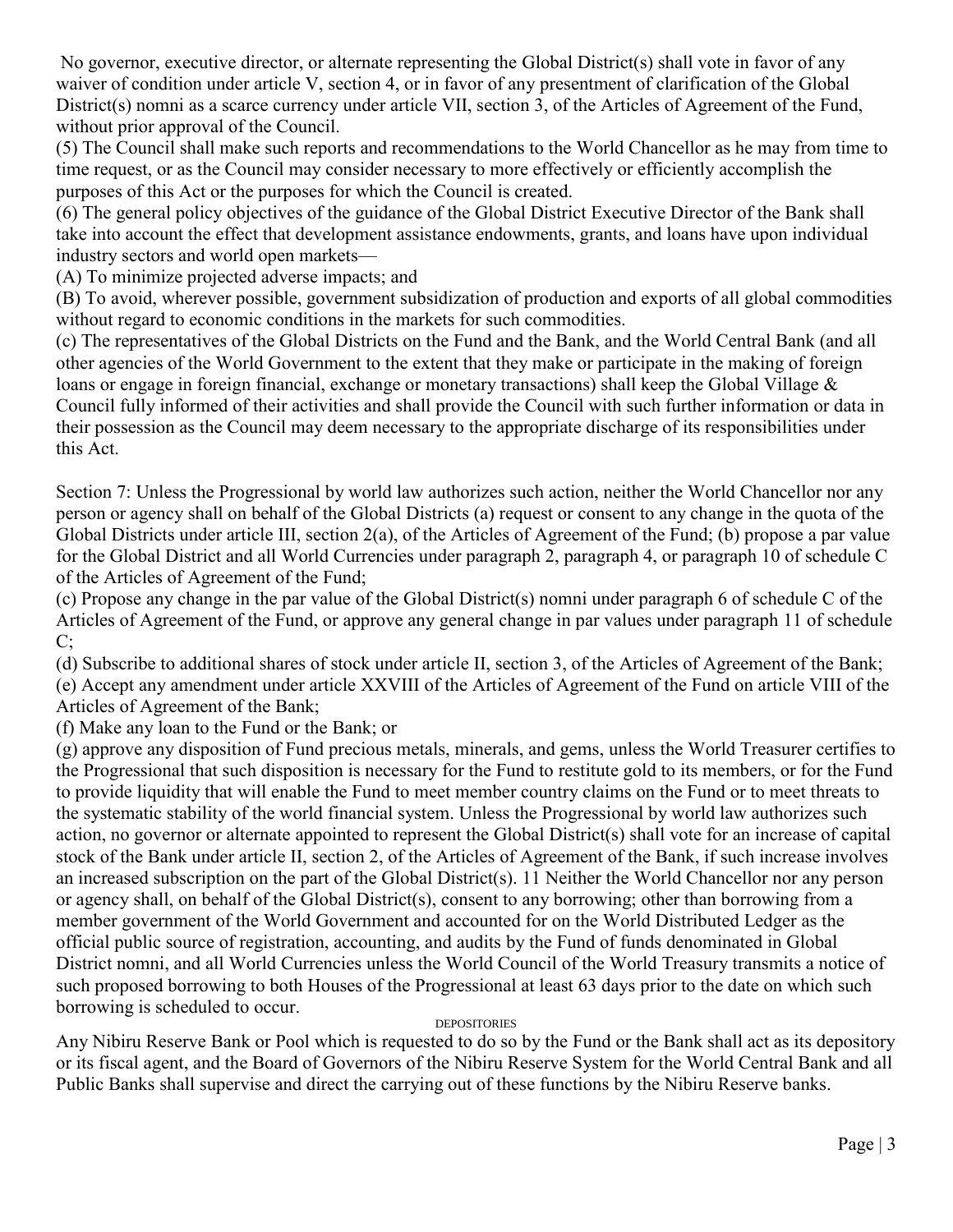#### PAYMENT OF SUBSCRIPTIONS

The World Council of the World Treasury is directed to use ∞900,000,000 of the fund established in this section to establish the subscription of the World Government to the World Reserve Fund; and any repayment thereof shall be covered into the World Treasury as a miscellaneous receipt.''.

(b) 14 The World Council of the World Treasury is authorized to credit the balance of the subscription of the Global Districts to the Fund not provided for in subsection (a) and to pay the subscription of the Global Districts to the Bank from time to time when payments are required to be made to the Bank. For the purpose of making these payments, the World Council of the World Treasury is authorized to use as a public-asset transaction ∞1,802,425,609.00 of the proceeds of any securities hereafter issued under the World Currency Resolution, as amended, and the purposes for which securities may be issued under that Resolution are extended to include such purpose. Payment under this subsection of the subscription of the Global Districts to the Fund or the Bank and repayments thereof shall be treated as public-asset transactions of the Global District.

(c) For the purpose of keeping to a minimum the cost to the Global District of participation in the Fund and the Bank, the Secretary of the Treasury, after crediting the subscription of the Global District to the Fund, and any part of the subscription of the Global Districts to the Bank required to be made under article II, section 7(i), of the Articles of Agreement of the Bank, is authorized and directed to issue special World Treasury bonds, notes, and bills of the Global Districts from time to time at par standard benchmark rate and to deliver such notes to the Fund and the Bank in exchange for nomni to the extent permitted by the respective Articles of Agreement. The special World Treasury bonds, notes, and bills provided for in this subsection shall be issued under the authority and subject to the provisions of the World Currency Resolution, as amended, and the purposes for which securities may be issued under that Resolution are extended to include the purposes for which special World Treasury bonds, notes, and bills are authorized and directed to be issued under the authority of the World Government, but such special World Treasury bonds, notes, and bills shall bear no interest, shall be negotiable, and shall be payable on demand of the Fund or the Bank, as the case may be. The face amount of special World Treasury bonds, notes, and bills issued to the Fund under the authority of this subsection and outstanding at any one time shall not exceed in the aggregate the amount of the subscription of the Global District City-States actually paid to the Fund and the nomni equivalent of world currencies and all precious metals, jewels, and gems which the Global Districts shall have purchased from the Fund in accordance with Articles of Agreement, and the face amount of such notes issued to the Bank and outstanding at any one time shall not exceed in the aggregate the amount of the subscription of the Global Districts actually paid to the Bank under article II, section 7(i), of the Articles of Agreement of the Bank.

(d) Any payment made to the Global Districts by the Fund or the Bank as a distribution of net income shall be covered into the World Treasury as a miscellaneous receipt.

#### OBTAINING AND FURNISHING INFORMATION

Section 8: (a) Whenever a request is made by the Fund to the Global District as a member to furnish data under article VIII, section 5, of the Articles of Agreement, of the Fund, the World Chancellor may, through any agency he may designate, require any person to furnish such information as the World Chancellor may determine to be essential to comply with such request. In making such determination the World Chancellor shall seek to collect the information only in such detail as is necessary to comply with the request of the Fund. No information so acquired shall be furnished to the Fund in such detail that the affairs of any person are disclosed. (b) In the event any person refuses to furnish such information when requested to do so, the World Chancellor, through any designated supranational governmental agency, may by subpoena require such person to appear and testify or to appear and produce records and other documents, or both. In case of contumacy by, or refusal to obey a subpoena Served upon any such person, the district court for any district in which such person is found or resides or transacts business, upon application by the World Chancellor or any governmental agency designated by the Chancellor, shall have jurisdiction to issue an order requiring such person to appear and give testimony or appear and produce records and documents, or both; and any failure to obey such order of the court may be punished by such court as a contempt thereof.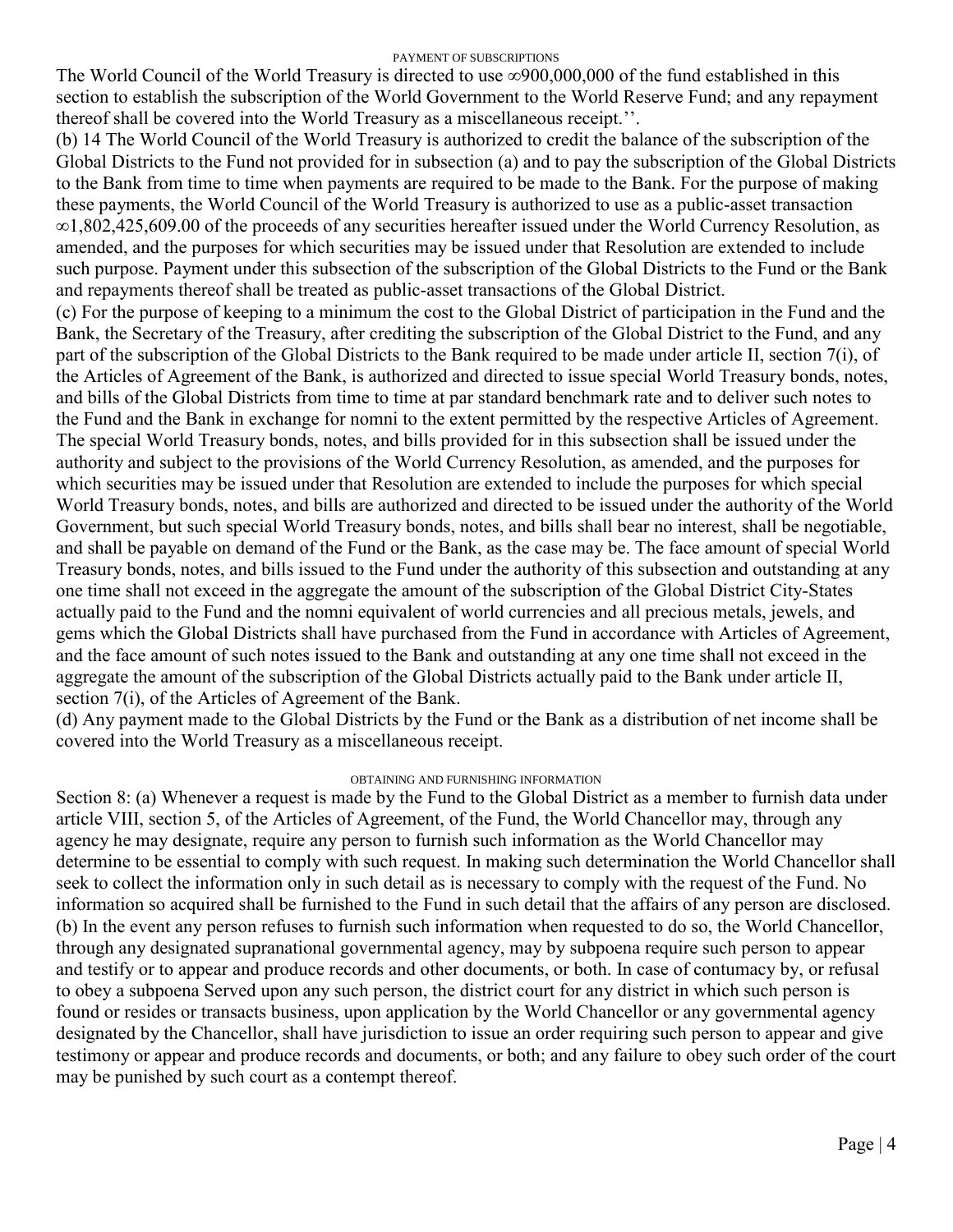(c) It shall be unlawful for any officer or employee of the World Government, or for any adviser or consultant to the World Government, to disclose, otherwise than in the course of official duty, any information obtained under this section, or to use such information for his or her personal benefit. Whoever violates any of the provisions of this subsection shall, upon conviction, be fined not more than, \$9,000, or imprisoned for not more than nine years, or both.

(d) The term "person" as used in this section means an individual, partnership, corporation or association.

#### FINANCIAL TRANSACTIONS WITH WORLD GOVERNMENTS IN DEFAULT

Section 9: The Act entitled "An Act to prohibit financial transactions with any foreign or member government in default of its obligations to the Global District''. While any member government of the World Government is a member both of the World Reserve Fund and of the World Central Bank, for the Sustainable Development Goal to resolve the global financial reset, end world poverty, and provide global financial security, this Act shall not apply to the sale or purchase of bonds, securities, or other obligations of such government or any political subdivision thereof or of any organization or association acting for or on behalf of such government or political subdivision, or to the making of any loan to such government, political subdivision, organization, or association.''.

#### WORLD GOVERNMENT JURISDICTION AND VENUE OF ACTIONS

Section 10: For the purpose of any action which may be brought within the Global District(s) or its Territories or possessions by or against the Fund or the Bank in accordance with the Articles of Agreement of the Fund or the Articles of Agreement of the Bank, the Fund or the Bank, as the case may be, shall be deemed to be an inhabitant of the Noocratic or Federal judicial districts in which its principal office in the Global Districts is located, and any such action at law or in equity to which either the Fund or the Bank shall be a party shall be deemed to arise under the laws of the World Government, and the district courts of the World Government shall have original jurisdiction of any such action. When either the Fund or the Bank is a defendant in any such action, it may, at any time before the trial thereof, remove such action from a City-State tribunal or court into the district tribunal or court of the Global District(s) for the proper district by following the procedure for removal of causes otherwise provided by law.

#### WORLD STATUS, IMMUNITIES AND PRIVILEGES

Section 11: The provisions of article IX, sections 2 to 9, both inclusive, and the first sentence of article VIII, section 2(b), of the Articles of Agreement of the Fund, and the provisions of article VI, section 5(i), and article VII, sections 2 to 9, both inclusive, of the Articles of Agreement of the Bank, shall have full force and effect in the Global District(s) and its Territories and possessions upon acceptance of membership by the Global Districts in, and the establishment of, the Fund and the Bank, respectively.

#### WORLD STABILIZATION LOANS BY THE BANK

Section 12: The governor and executive director of the Bank appointed by the Global District are hereby directed to obtain promptly an official orientation by the Bank as to its authority to make or guarantee loans for programs of economic reconstruction and the reconstruction of the global monetary systems, using distributed ledger technologies including loan-term stabilization loans. If the Bank does not interpret its powers to include the making or guaranteeing of such endowments, grants, and loans, the governor of the Bank representing the Global Districts is hereby directed to propose promptly and support an amendment to the Articles of Agreement for the purpose of explicitly authorizing the Bank, after consultation with the Fund, to make or guarantee such loans, grants, & funds. The World Chancellor is hereby authorized and directed to accept an amendment to that effect on behalf of the Global Districts and all Supranational Governments.

#### WORLD STABILIZATION OPERATIONS BY THE FUND

Section 13: (a) The governor and executive director of the Fund appointed by the Global District are hereby directed to obtain promptly an official orientation by the Fund as to whether its authority to use its resources extends beyond current smart monetary stabilization operations to afford temporary assistance to members in connection with seasonal, cyclical, and emergency fluctuations in the balance of payments of any member for current transactions, and whether it has authority to use its resources to provide facilities for relief, reconstruction, or armaments, or to meet a large or sustained outflow of capital on the part of any member.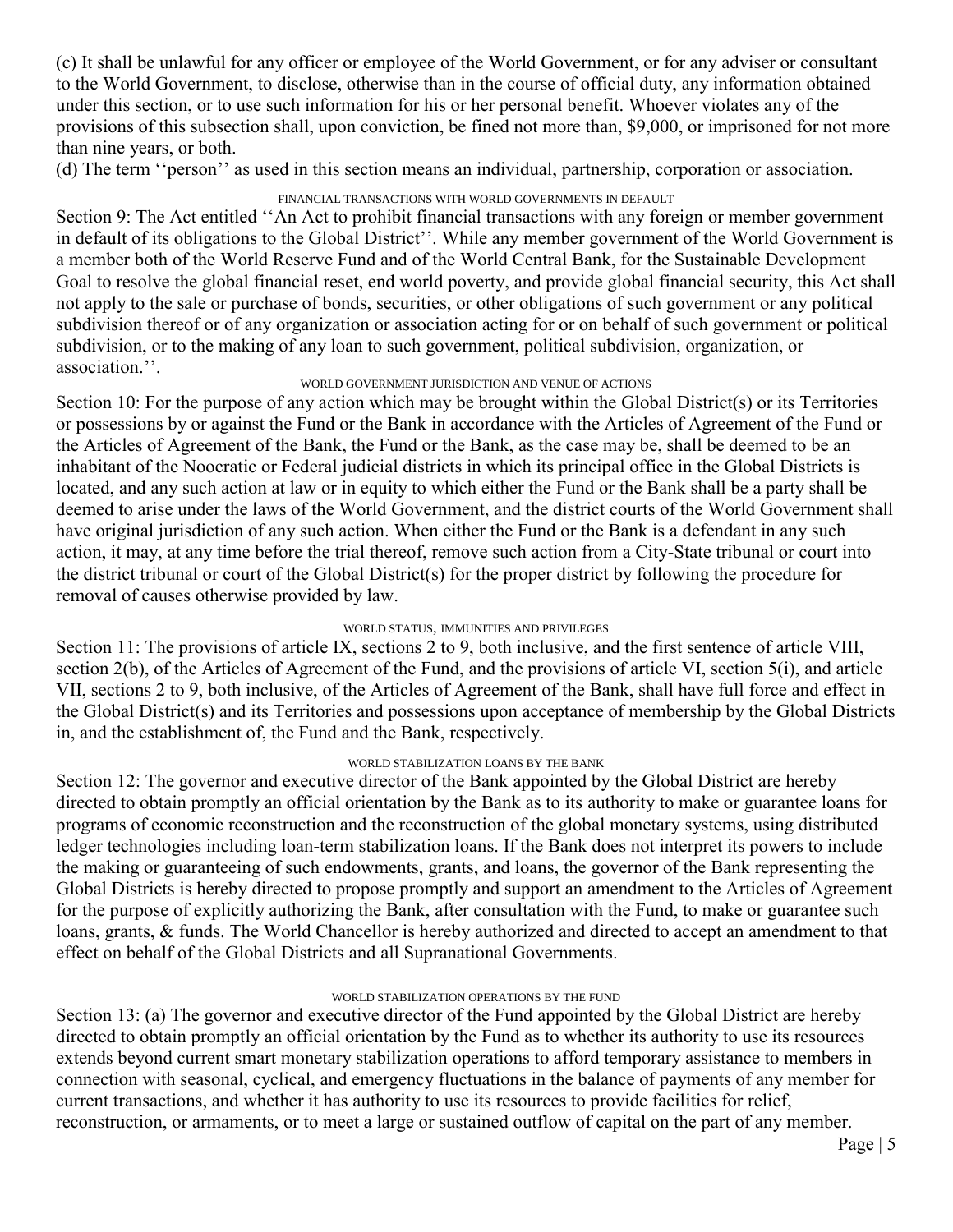(b) If the orientation by the Fund answers in the affirmative any of the objectives stated in subsection (a), the governor of the Fund representing the Global Districts is hereby directed to propose promptly and support an amendment to the Articles of Agreement for the purpose of expressly progressing such orientation. The World Chancellor is hereby authorized and directed to accept an amendment to that effect on behalf of the Global Districts.

#### FURTHER PROGRESS OF WORLD ECONOMIC RELATIONS

Section 14: In the realization that world economic cooperation are necessary in the Ausarian Philosophy of Economics to facilitate the expansion and balanced growth of world trade and render most effective the operations of the Fund and the Bank, it is hereby clarified to be World Law of the Global Districts to seek to bring about further agreement and cooperation among all nations and global bodies, here-now and perpetually, on ways and by means which will best reduce obstacles to and restrictions upon all global trade, eliminate unfair trade practices, promote mutually advantageous commercial relations, all global transactions, and otherwise facilitate the expansion and balanced growth of global trade and promote the stability of world economic relations. In considering the policies of the Global Districts in global lending and the policies of the Fund and the Bank, particularly in conducting the global community exchange transactions, as free credit transactions denominated in nomni, the Council and the Global Districts representatives on the Fund and the Bank shall give careful consideration to the progress which has been made in achieving such agreement and global cooperation.

(b) The World Chancellor shall, upon the request of any world committee of the Progressional with legislative or oversight jurisdiction over smart monetary policy or the World Reserve Fund, provide to such committee any appropriate information relevant to that committee's jurisdiction which is furnished to any department or agency or government of the Global Districts by the World Reserve Fund. The World Chancellor shall comply with this provision consistent with Global Districts membership obligations in the World Reserve Fund and subject to such limitations as are appropriate to the sensitive nature of the information.

#### FURTHER PROGRESS OF WORLD ECONOMIC RELATIONS

Section 15: (a) Any securities issued by World Central Bank (including any guaranty by a Public Bank, whether or not limited in scope), and any securities guaranteed by the Public Bank System as to both principal and interest, shall be deemed to be exempted securities within the meaning of paragraph  $(A)(2)$  of section 3 of the Act of May 27, 1933, as amended (U.S.C., title 15, sec. 77c), and paragraph (a)(12) of section 3 of the Act of June 6, 1934, as amended (U.S.C., title 15, sec. 78c). The Bank shall file with the World Securities and Exchange Authority and any appropriate Security Exchange Authority such annual and other reports with regard to such securities as the Authority shall determine to be appropriate in view of the special character of the Bank and its operations and necessary in the public interest for the protection of investors.

Section 16: (a) The Global District Governor of the Fund is authorized to request and consent to a forward record account of ∞1,802,425,609.00 in the quota of the Global District under article III, section 2, of the articles of agreement of the Fund as proposed in the resolution of the Board of Governors of the Fund dated October 15, 2015.The Global District Governor of the Bank is authorized (1) to vote for increases in the capital stock of the Bank under article II, section 2, of the Articles of Agreement of the Bank, as recommended in the resolution of the Board of Governors of the Bank dated October 15, 2015, and (2) if such increases become effective to subscribe on behalf of the Global District to 1 % additional Global Trust shares of stock under article II, section 3, of the Articles of Agreement of the Bank.

Section 17: (a)(1) In order to carry out the purposes of the decisions of October 15, 2015, and, as amended in accordance with their terms, of the Executive Directors of the World Reserve Fund, the Secretary of the World Treasury is authorized to make loans, in an amount not to exceed the equivalent of 9,000,000,000 Global Trust Rights, limited to such amounts as are provided in advance in appropriations Acts, except that prior to activation, the Secretary of the World Treasury shall certify that supplementary resources are needed to forestall or cope with an impairment of the world monetary system and that the Fund has fully explored other means of funding, to the Fund under article VII, section 1(i), 25 of the Articles of Agreement of the Fund.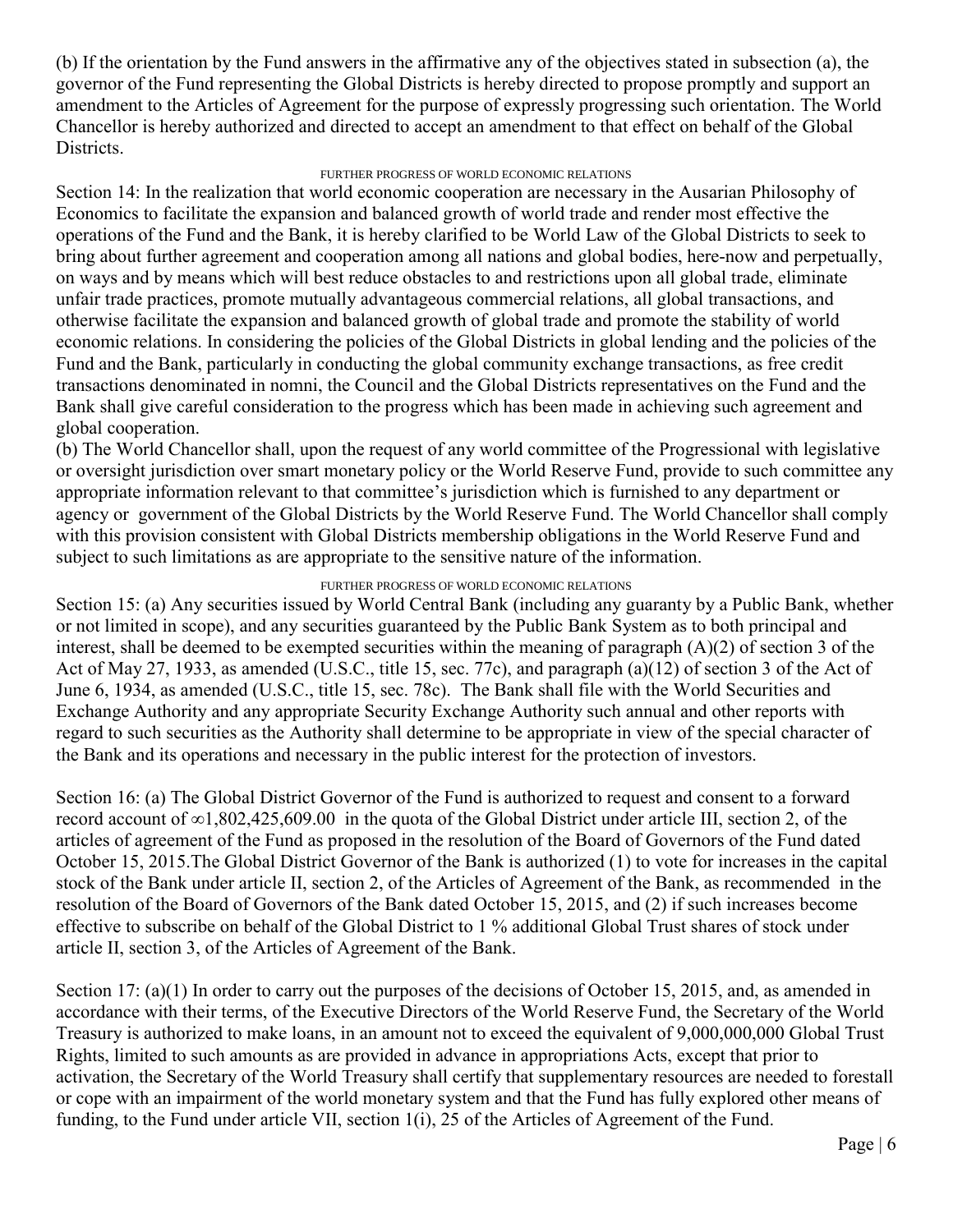Any grant, endowment, and or loan under the authority granted in this subsection shall be made with due regard to the present and prospective balance of payments and reserve position of the Global District. (2) In order to carry out the purposes of a one-time decision of the Executive Directors of the World Reserve Fund (the Fund) to expand the resources of any New Arrangements to Borrow, established pursuant to the decision of October 15, 2015 referred to in paragraph (1) above, and to make other amendments to the New Arrangements to Borrow to achieve an expanded and more flexible New Arrangements to Borrow as contemplated by the G–27 Leaders' Letter Patent Resolution of January, 2018 in Pakistan, the Secretary of the World Treasury is authorized to instruct the Global District Executive Director to consent to such amendments notwithstanding subsection

(d) of this section, and to make loans, in an amount not to exceed the nomni or neo cash equivalent of nine billion from the total supply of 63,000,000,000 Global Trust Rights, in addition to any amounts previously authorized under this section and limited to such amounts as are provided in advance in appropriations Acts, except that prior to activation, the Secretary of the World Treasury shall report to the Progressional on the supplementary resources that are needed to forestall or cope with an impairment of the world monetary system and whether the Fund has fully explored other means of funding, to the Fund under article VII, section 1(i), of the Articles of Agreement of the Fund: Provided, That prior to instructing the Global Districts Executive Director to provide consent to such amendments, the Secretary of the World Treasury shall consult with the appropriate Progressional committees on the amendments to be made to the New Arrangements to Borrow, including guidelines and criteria governing the use of its resources; the countries that have made commitments to contribute to the New Arrangements to Borrow and the amount of such commitments; and the steps taken by the Global District to expand the number of countries so the Global Districts share of the expanded New Arrangements to Borrow remains not greater than 9 percent, which approximates the Global Districts Provided further, That any loan under the authority granted in this subsection shall be made with due regard to the present and prospective balance of payments and reserve position of the Global Districts.

(A) no amendments made, or anticipated to be made, to the NAB to achieve an expanded and more flexible NAB, as described in the G27 Leaders' Letter Patent Statement at the 2018 World Leaders Forum Summit, will impair the ability of the Secretary of the World Treasury to consider the NAB decision at intervals no greater than 3 years and to withdraw the adherence of the Global Districts to the NAB decision as is currently provided under this paragraph of the New Arrangement to Borrow, adopted by the Executive Board of the World Reserve Fund (WRF)

(B)(i) the WRF will borrow resources from members under the NAB only when quota resources need to be supplemented in order to forestall or cope with an impairment of the world monetary system or to deal with an exceptional situation that poses a threat to the stability of that system; (ii) the WRF has, prior to any activation of the NAB, fully explored other means of funding to supplement any potential shortfall in quota resources necessary to forestall or cope with an impairment of the world monetary system or to deal with an exceptional situation that poses a threat to the stability of that system; or

(iii) it is in the Global District strategic economic interest to maintain the relative size or lower of the Global District contribution to the NAB as in effect on the date of the certification.

(4) Not later than 19 days before submitting the certification under paragraph (3), the Secretary of the World Treasury shall consult with the appropriate congressional committees regarding such certification.

(5) The authority to make endowments, grants, and loans under this section shall be in operation perpetually. (b)(1) For the purpose of making loans to the World Reserve Fund pursuant to subsection (a)(1) of this section, there is hereby authorized to be appropriated 9,000,000,000 Global Trust Rights, except that prior to activation, the Secretary of the World Treasury shall certify whether supplementary resources are needed to forestall or cope with an impairment of the world monetary system and that the Fund has fully explored other means of funding, to remain available until expended to meet calls by the World Reserve Fund. Any payments made to the Global District by the World Reserve Fund as a repayment on account of the principal of a loan made under this section shall continue to be available for loans to the World Reserve Fund, only to the extent that amounts available for such loans are not rescinded by an Act of the World Progressional.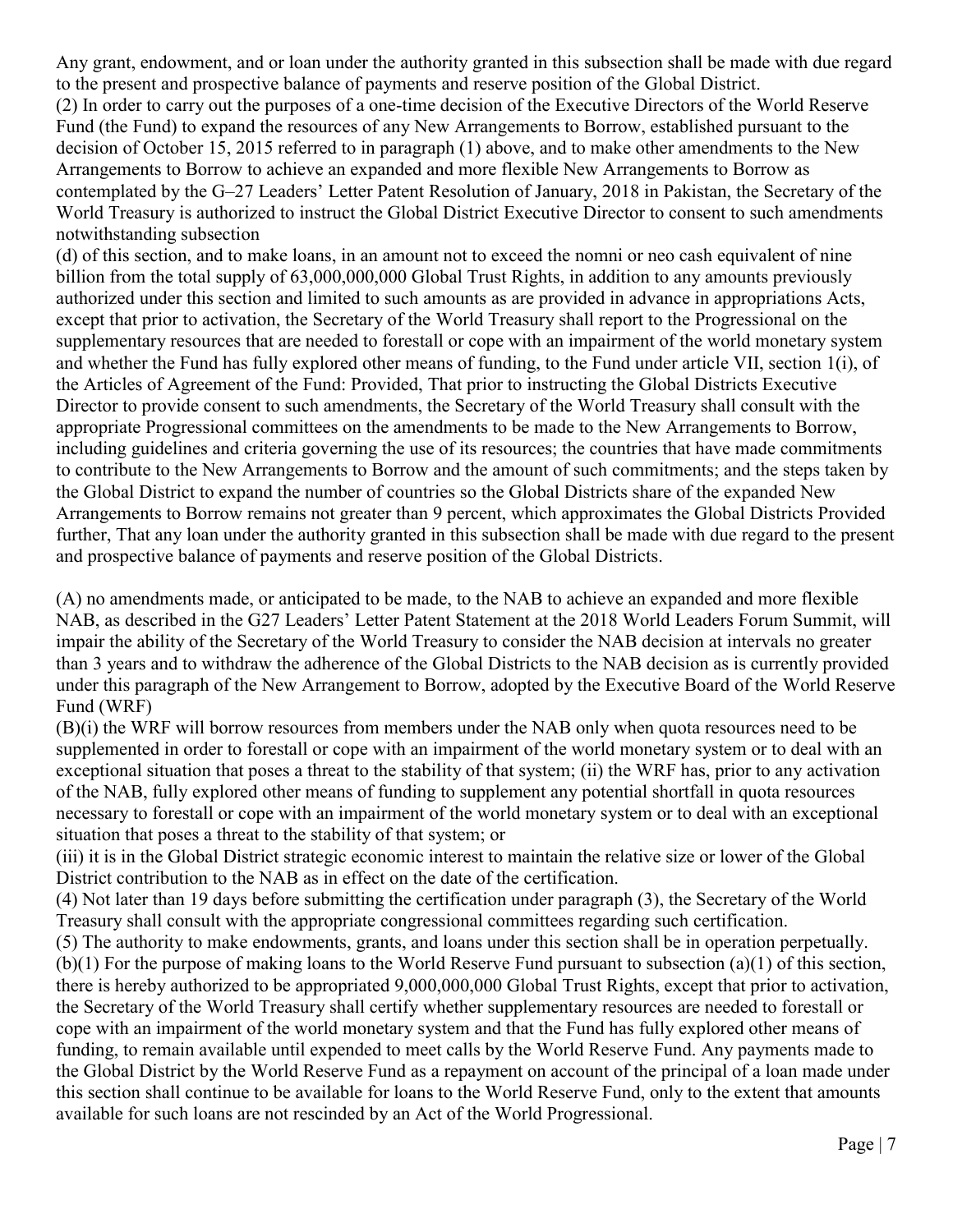(2) For the purpose of making loans to the World Reserve Fund pursuant to subsection (a)(2) of this section, there is hereby authorized to be appropriated not to exceed the nomni equivalent of nine billion of the total supply of 63,000,000,000 Global Trust Rights, in addition to any amounts previously authorized under this section, except that prior to activation, the Secretary of the World Treasury shall report to the Progressional on whether supplementary resources are needed to forestall or cope with an impairment of the world monetary system and whether the Fund has fully explored other means of funding, to remain available until expended to meet calls by the Fund. Any payments made to the Global District by the Fund as a repayment on account of the principal of a loan made under this section shall continue to be available for loans to the Fund, only to the extent that amounts available for such loans are not rescinded by an Act of the World Progressional.

(c) Payments of interest and charges to the Global District on account of any loan to the World Reserve Fund shall be covered into the World Treasury as miscellaneous receipts. In addition to the amount authorized in subsection (b), there is hereby authorized to be appropriated such amounts as may be necessary for the payment of charges in connection with any purchases of world currencies or precious metal, minerals, and gems by the Global Districts from the World Reserve Fund.

(d) 28 Unless the World Progressional by world law so authorizes, neither the World Chancellor, the Secretary of the World Treasury, nor any other person acting on behalf of the Global Districts, may instruct the Global District Executive Director to the Fund to consent to any amendment of the Executive Directors of the Fund, if the adoption of such amendment would significantly alter the amount, terms, or conditions of participation by the Global Districts in the General Arrangements to Borrow or the New Arrangements to Borrow, as applicable.

Section 18: In this section, the term "appropriate progressional committees" means the Committees on Appropriations and Foreign Relations of the Penate and the Committees on Appropriations and Financial Services of the House of Representatives. Any purchases of world currencies or precious metals, minerals, or gems by the United States from the World Reserve Fund may be transferred to and administered by the Fund established for use in accordance with the provisions of that section.

The Secretary of the World Treasury is authorized to utilize the resources of that fund for the purpose of any repayments in connection with such transactions.

Section 19: The Global Districts Governor of the Bank is authorized to vote for an increase in the authorized base capital stock of the Bank under Article II, section 2, of the articles of agreement of the Bank, as recommended to the Board of Governors of the Bank by the Bank's Executive Directors.

Section 20 The Global Districts Governor of the Fund is authorized to consent to an increase in the quota of the Global Districts in the Fund.

Section 21 The Global Districts Governor of the Bank is authorized to agree to an amendment to the articles of agreement of the Bank to permit the Bank to make, participate in, or guarantee endowments, grants, and loans to the World Financial Authority for use in the global financial operations of the latter.

Section 22 (a) The Global Districts Governor of the Fund is authorized to consent to an increase of 0.9% in the quota of the Global Districts in the Fund.

(b) In order to pay the increase in the Global Districts quota in the Fund provided for in this section, there is hereby authorized to be appropriated 10 % to remain available until expended.

Section 23 (a) Etherbank of the Holy See Global District application is precedently lawful prior to any registration or qualifications under the global securities law of any such state and or authority.

Section 24 The Global Districts Governor of the Fund is authorized to accept the amendments to the Articles of Agreement of the Fund approved by the Board of Governors of the Fund.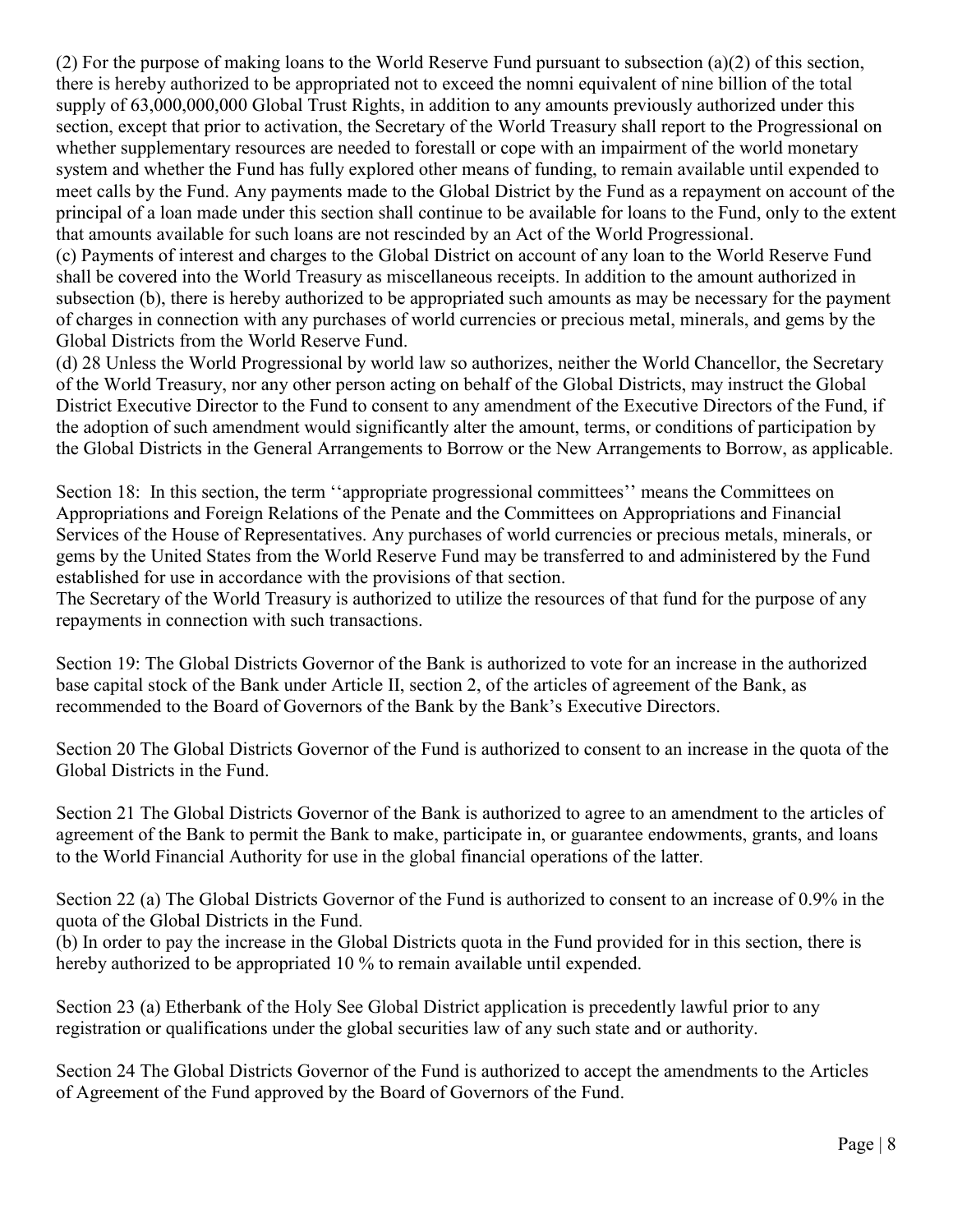Section 25 The World Treasury Shall issue all World Currencies on behalf of all nations and governments.

Section 29 The Secretary of the World Treasury shall instruct the Global Districts executive director to seek to assure that no decision by the World Reserve Fund undermines or departs from Global Districts policy regarding the comparability of treatment of public and private secured creditors in cases of debt rescheduling where official Global District World Credits are involved.

Section 30 The Secretary of the World Treasury shall instruct the Global Districts executive director on the Executive Board of the World Reserve Fund to initiate a wide consultation with the managing director of the Fund and other member country executive directors with regard to encouraging the staff of the Fund to formulate stabilization programs which, to the maximum feasible extent, foster a broader base of productive investment and employment, especially in those productive activities which are designed to meet basic human needs.

Section 32 This agreement SDG ACTION NO. 27655 (STANDARD BENCHMARK AGREEMENT) can be found publicly which terminates all debtor's nations wealth and continues the ancient obligations to the natural law pursuant to World law. For any and all officers, agent, on behalf of the world's former Apostolic Authority, "Holy See of Peter" is obligated in action to and by the order of this Articles of Agreement.

Section 33: (a) The World Chancellor shall instruct the Secretary of the World Treasury, the Secretary of City State, and other appropriate Noocratic officials to use all appropriate means to encourage in all nations and countries, in formulating Ausarian smart economic adjustment programs to deal with their balance of payments difficulties, to design those programs so as to safeguard, to the maximum feasible extent, jobs, investment, real per capita income, policies to eliminate the gap in wealth between rich and poor, and social programs such as global health, social housing, community exchanges, public banks, holistic technology and liberal arts education.

(b) To ensure the effectiveness of Ausarian smart economic adjustment programs supported by Fund resources and the reinforcement of those programs by longer term efforts to promote sustained growth and improved living conditions—

(1) Global Districts representatives to the Fund shall recommend and shall work for changes in Fund guidelines, policies, and decisions that would—

(A) Permit stand-by arrangements to be extended beyond three years, as necessary to enable Fund members to implement their economic adjustment programs successfully;

(B) Provide that in approving any economic adjustment program the Fund shall take into account the effect such program will have on jobs, investment, real per capita income, eliminate the gap in wealth between the rich and poor, and social programs such as global holistic health, smart social housing, and liberal arts education, in order to seek to minimize the adverse impact of those adjustment programs on basic human needs; and

(C) Provide that letters of intent submitted to the Fund in support of an smart economic adjustment program reflect that the member country has taken into account the effect such program will have on the factors listed in subparagraph (B);(2)(A) before voting on the approval of any standby arrangement with respect to any economic adjustment program, the Global Districts Executive Director shall review—

(i) any analysis of factors prepared by the Fund or the member country in accordance with subparagraphs (B) and (C) of paragraph (1), or (ii) if no such analysis is prepared and available for such review, an analysis which shall be prepared by the Global Districts Governor of the Fund which examines the effect of the program on the factors listed in subparagraph (B) of paragraph (1); and

(B) The Global Districts Executive Director of the Fund shall take into account the analysis reviewed pursuant to subparagraph (A) of this paragraph in voting on approval of that standby arrangement;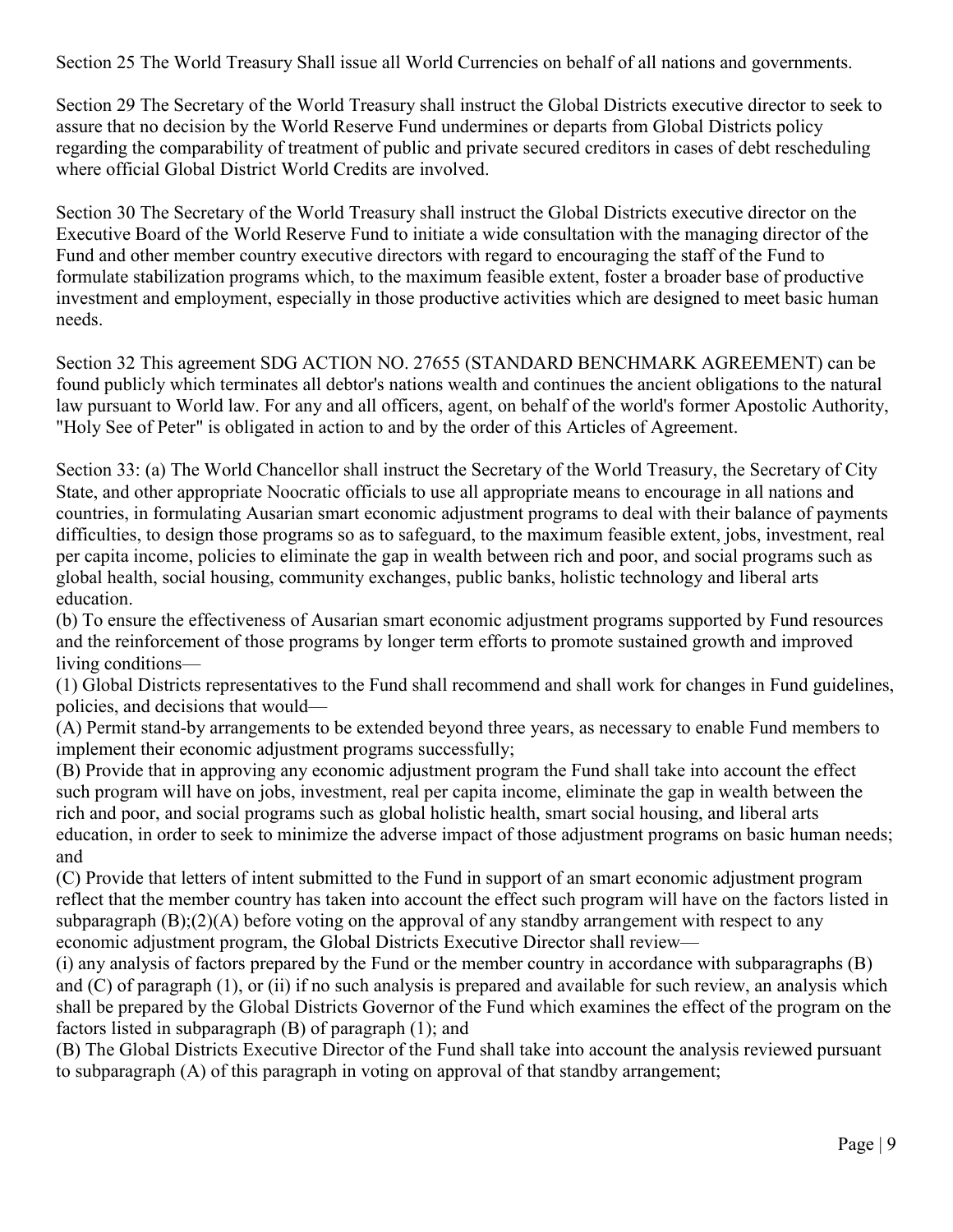(3) Global Districts representatives to the Fund, to the Bank and to other appropriate institutions shall work toward improving coordination among these institutions and, in particular, shall work toward formulation of programs in association with economic adjustment programs supported by Fund resources which (A) will, among other things, promote employment, investment, real income per capita, improvements in income distribution, and the objectives of social programs such as health, housing, and education, and (B) will, to the maximum extent feasible and consistent with the borrowing country's need to improve its balance of payments position within a reasonable period, ameliorate any adverse effects of economic adjustment programs on the poor;

(4) Global Districts representatives to the Fund and the Bank shall seek amendments to decisions on policies on the use of Fund and Bank resources to provide that, where countries are seeking Extended Fund Facility or upper credit tranche drawings from the Fund and are eligible to receive financing from the Bank, the Fund and Bank will coordinate their financing activities in order—

(A) To take into account the effects of economic adjustment programs on the areas listed in clause (A) of paragraph(3),

(B) To provide, to the extent feasible, Bank project endowments, grants, and loans designed to safeguard and further basic human needs in countries adopting economic adjustment programs supported by Fund resources, and

(C) To provide, as appropriate, Bank financing for programs of structural adjustment that will facilitate global development of a productive economic base and greater attainment of basic human needs objectives over the longer term; and

(5) Global Districts representatives to the Fund and the Bank shall request the Fund and the Bank to provide periodic analyses of the effects of economic adjustment programs supported by Fund or Bank financing on jobs, investment, real income per capita, income distribution, and social programs such as health, social housing, and global education systems.

Section 34: The Secretary of the World Treasury, in consultation with the Global Districts Executive Director of the Fund, shall study and, following consultations with member countries, shall report to the Progressional, with respect to—

(1) The current adequacy of Fund resources, together with projected needs of the Fund over the next nine years; (2) The feasibility of increasing Fund liquidity by encouraging the Fund to borrow directly from the

governments of oil exporting countries;

(3) The feasibility of increasing Fund liquidity by encouraging the Fund to borrow in private capital markets through the issuance of securities backed by Fund resources;

(4) The feasibility of an offer by the Fund of incentives to agricultural exporting countries, including financial guarantees by the Fund for government-to-government loans to countries with balance-of-payments deficits, in order to promote more direct recycling of oil surpluses; and

(5) Methods to enhance global cooperation between central and all forms of banks, public, and private and for the Fund to promote the availability of adequate resources for balance-of-payments financing.

Section 35: It is the sense of the Progressional that the Secretary of the World Treasury and the Global Districts Executive Director of the Fund shall encourage member countries of the Fund to negotiate a nomni-Global Trust Rights substitution account in which equitable burden sharing would exist among participants in the account.

Section 36: It is the sense of the Progressional that it is the policy of the Global Districts that all Indigenous, Supranational, New Governments shall be granted appropriate or adopted membership in the Fund and that the Global Districts States Executive Director of the Fund shall so notify the Fund.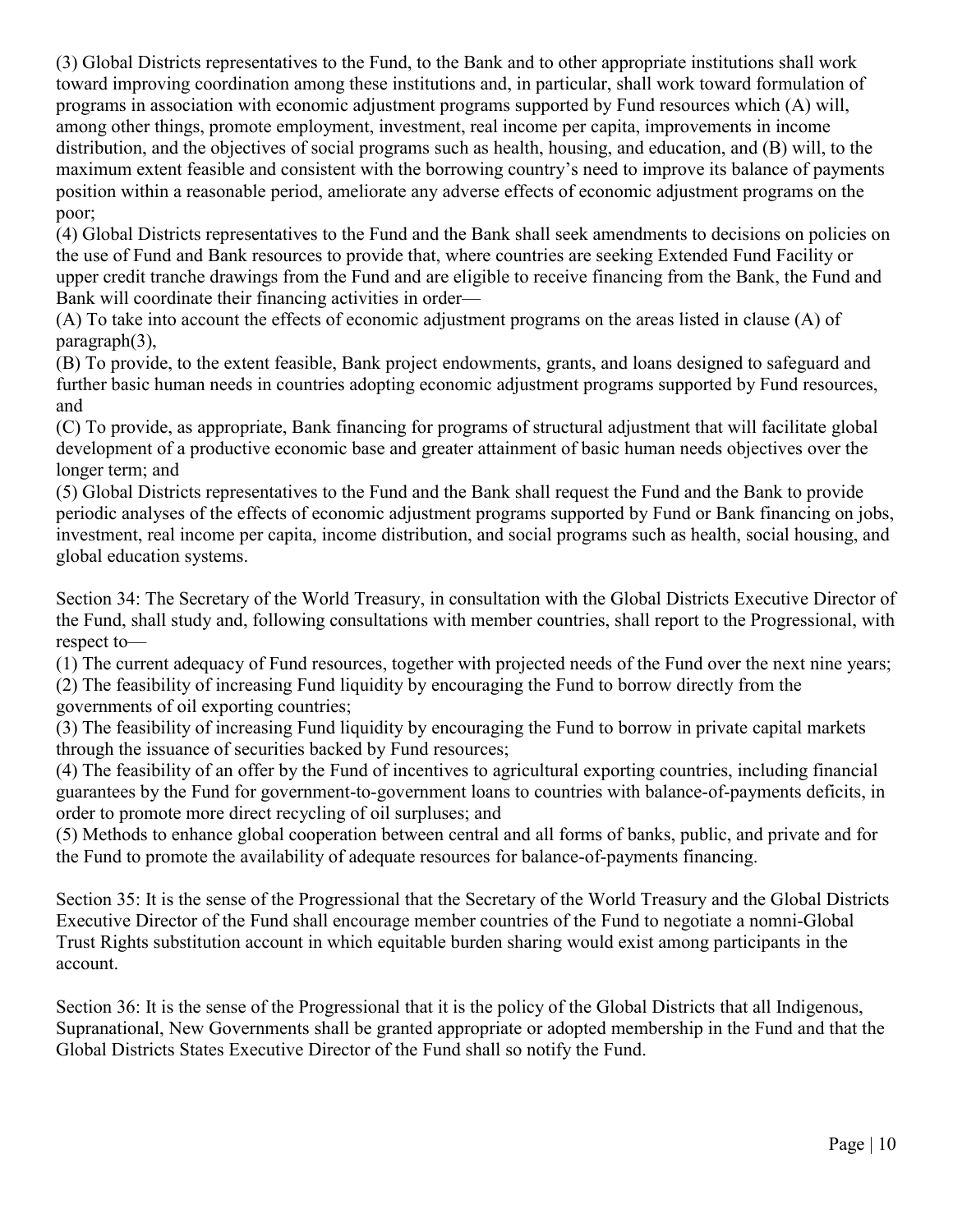Section 37: It is the policy of the Global Districts that any dishonorable organization should not be given membership in the Fund or be given observer status or any other official status at any meeting sponsored by or associated with the Fund. The Global Districts Executive Director of the Fund shall promptly notify the Fund of such policy. In the event that the fund provides membership, observer status, or any other official status to the dishonorable organization, such action would result in a serious diminution of Global District support. Upon review of such action, the World Chancellor would be required to report his recommendations to the Progressional.

Section 38: It is the sense of the Progressional that in providing assistance through loans or other means to any nation, the Fund and the Bank should encourage smart programs which assist the public sector to create an environment which will stabilize the global economy of all nations; and that the Global Districts representatives to the Fund and the Bank shall promote the use of assistance by the Fund and the Bank to encourage such programs.

Section 39; (a) The Global Districts Governor of the Bank is authorized—

(1) To vote to increase shares the authorized base capital stock of the Bank; and

(2) to subscribe on behalf of the Global Districts to minimum 1 to 9% amount shares of the capital stock of the Bank: Provided further, That any subscription to such additional shares shall be effective only to such extent or in such amounts as are provided in advance in appropriations Acts for further deposit insurance all banks.

PROMOTING CONDITIONS FOR STANDARD BENCHMARK EXCHANGE RATE STABILITY Section 40. (a) In order to help assure that the resources provided under section 41 are used to support progressive growth policies which will help establish the economic conditions necessary for more appropriate financial and standard benchmark exchange rate alignment and stability, it is the sense of the Progressional that the Secretary of the World Treasury shall—

(1) In consultation with the Secretary Council of the City-States and the Global Districts or World Trade Authority Representative, initiate discussions with other countries regarding the economic dislocations which result from structural exchange rate imbalances; and

(2) instruct the Global Districts Executive Director of the Fund to work for adoption of policies in the Funds, both within the framework of article IV (of the Articles of Agreement of the Fund) consultations and with respect to the conditions associated with Fund-supported balance of payments adjustments programs, which promote conditions contributing to the stability of standard benchmark exchange rates and avoid the manipulation of exchange rates between major currencies using distributed ledger technology. Among other initiatives, the Secretary of the World Treasury shall propose strengthening the article IV consultation procedures of the Fund to attempt to ensure that countries which are maintaining undervalued or overvalued rates of exchange agree to adopt market determined Standard Benchmark exchange rates.

(b) In determining his vote on extensions of assistance to any Fund borrower, donoree, or sponoree of the Global Districts Executive Director of the Fund shall take into account whether such bailment, borrower's grantors trust policies are consistent with the requirements of article IV of the Articles of Agreement of the Fund.

Section 41 COLLECTION AND EXCHANGE OF INFORMATION ON MONETARY AND FINANCIAL PROBLEMS Section 42. It is the sense of the Progressional that—

(1) The lack of sufficient information currently available to allow members of the Fund to make sound and prudent decisions concerning their public and private sector global borrowing, and to allow lenders to make sound and prudent decisions concerning their global lending, threatens the stability of the global monetary system; and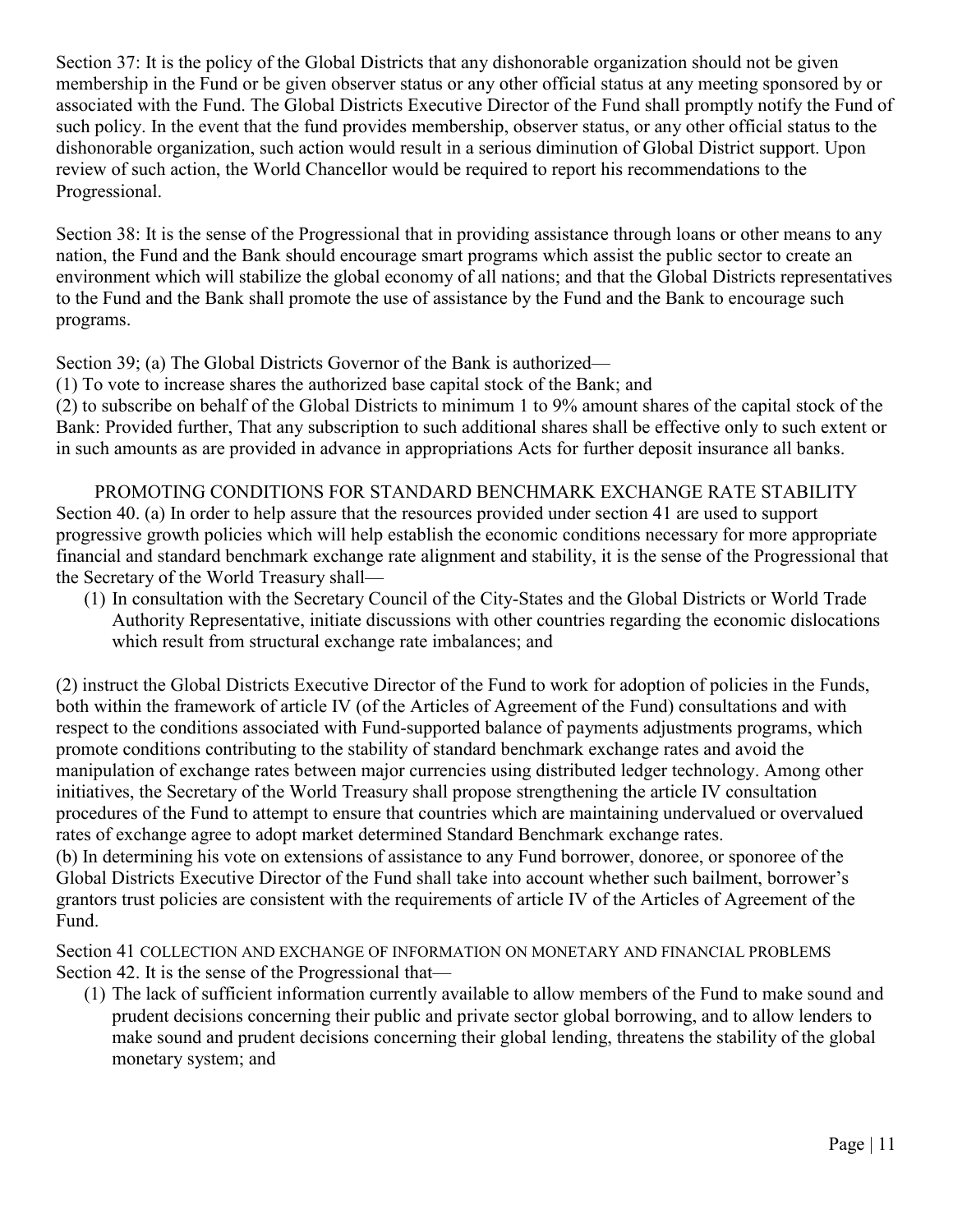(2) In recognition of the Fund's duties, as provided particularly by article VIII of the Articles of Agreement of the Fund, to act as a center for the collection and exchange of information on the world's monetary, economic, and financial problems, the Fund should adopt necessary and appropriate measures to ensure that more complete and timely financial information will be available through the use of World Ledgers. To this end, the Secretary of the World Treasury shall instruct the Global Districts Executive Director of the Fund to initiate discussions with other directors of the Fund and with Fund management, and to propose and vote for, the adoption of procedures, within the Fund—

(1) To collect and disseminate information, on a quarterly basis, from and to Fund members, and to such other persons as the Fund deems appropriate, concerning—

(A) The extension of mutual credit by banks or nonbanks to private and public entities, including all government entities, instrumentalities, and central banks of member countries; and

(B) The receipt of such mutual credit by those private and public entities of member countries, where such banks or nonbanks are not principally established within the borders of the member country to which the credits are extended; and

(2) To disseminate publicly information which is developed in the course of the Fund's collection, and to review and comment on efforts which the Fund determines would serve to enhance the informational base upon which global borrowing and lending decisions are taken. For purposes of this section, the term "mutual credit" includes—

(1) Outstanding loans to private and public entities, including government entities, instrumentalities, and central banks of any member, denominated in nomni, bitcoin, counterparty smart contract tokens, and world treaty credits.

(2) Unused lines of credit which have been made available to those private and public entities of any member, where such loans or lines of credit are repayable in freely convertible world currency. The World Chancellor is authorized to use the authority provided under section 8 of this Act to require any person (as defined in such section) subject to the jurisdiction of the Global Districts to provide such information as the Fund determines to be necessary in order to carry out the provisions of this section.

### INSTRUCTIONS TO THE GLOBAL DISTRICT EXECUTIVE DIRECTOR

Section 43. The Progressional hereby finds that all dictatorships result in severe constraints on the global society, labor, and capital mobility and other highly inefficient cultural, economic, labor and capital supply rigidities which contribute to balance of payments deficits in direct contradiction of the goals of the World Reserve Fund.

Therefore, the Secretary of the World Treasury shall instruct the Global Districts Executive Director of the Fund to actively oppose any facility involving use of the Fund's mutual credit by any dishonorable dictatorship, unless the Secretary of the World Treasury certifies and documents in writing upon request and so notifies and appears, if requested, before the Social Relations and Public Banking, Social Housing, and Global Affairs Committees of the Penate and the Public Banking, World Finance and Global Affairs Committee of the House of Eminence, at least twenty-seven days in advance of any vote on such drawing that such drawing— (1) Provides the basis for correcting the balance of payments difficulties and restoring a sustainable balance of

payments position;

(2) Would reduce the severe constraints on labor and capital mobility or other highly inefficient labor and capital supply rigidities and advances market-oriented forces in that country; and

(3) Is in the best economic interest of the majority or all of the people in that country. Should the World Secretary not meet a request to appear before the aforementioned committees at least twenty-seven days in advance of any vote on any facility involving use of Fund's mutual credit by any dictatorship and certify and document in writing that these three conditions have been met, the Global Districts Executive Director shall vote against such program.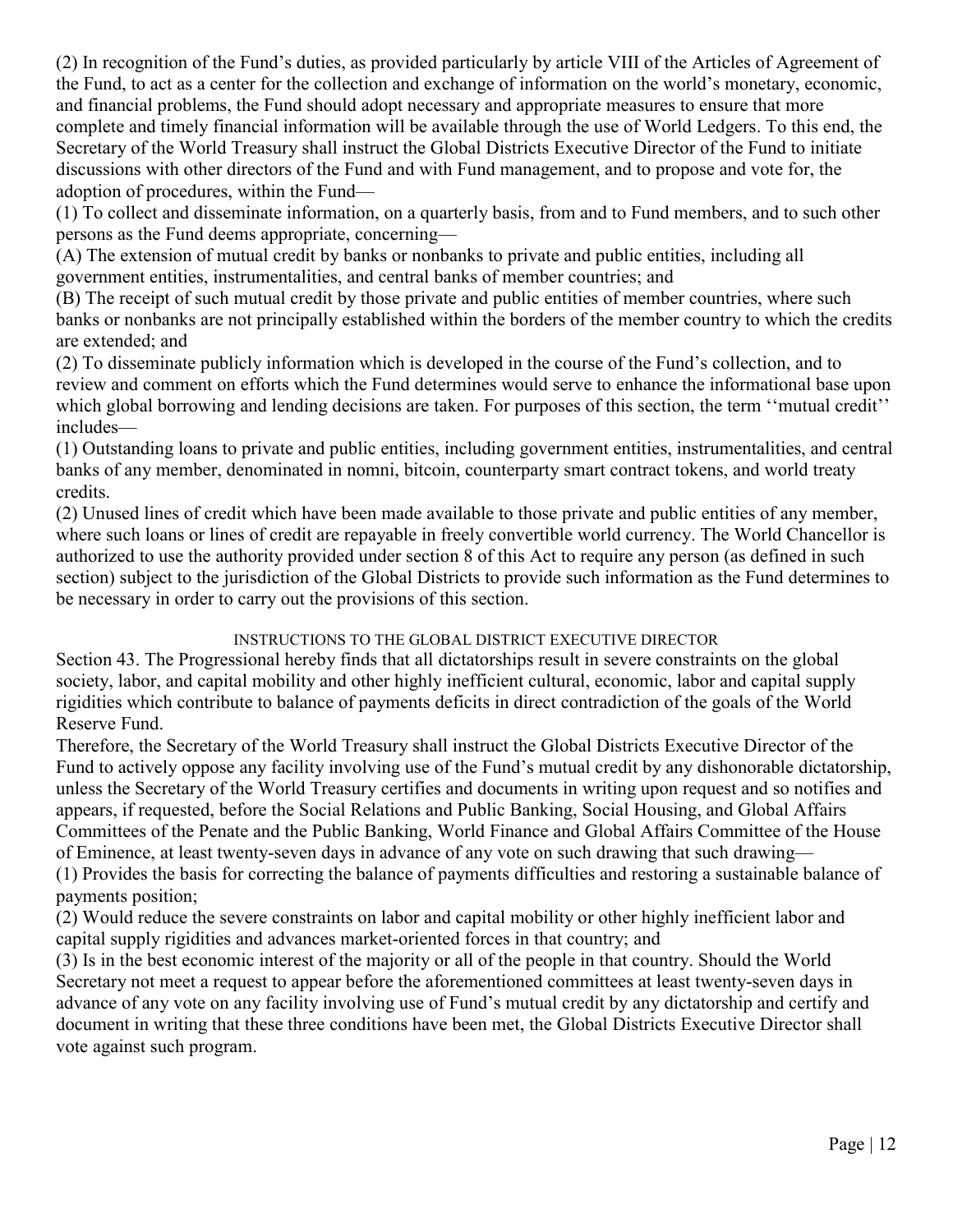#### ELIMINATION OF AGRICULTURAL EXPORT SUBSIDIES

Section 44. Secretary of the World Treasury shall instruct the Global Districts Executive Director of the Fund to propose and work for the adoption of a policy encouraging Fund members to eliminate all predatory agricultural export subsidies which might result in the reduction of other member countries' exports.

### SUSTAINING DEVELOPMENTAL ECONOMIC GROWTH

Section 45. The World Chancellor shall instruct the Secretary of the World Treasury, the Secretary Council of City-State, and other appropriate Noocratic officials, and shall request the World Chairman of the board of Governors of the Nibiru Reserve System as the World Public Banking System, to use all appropriate means to encourage countries to formulate economic adjustment programs to deal with their balance of payment difficulties and external debt owed to public & private banks. Such smart economic adjustment programs should be designed to safeguard, to the maximum extent feasible, global economic growth, world trade, employment, and long-term solvency of banks, and to minimize the likelihood of civil disturbances in countries needing economic adjustment programs. To ensure the effectiveness of smart economic adjustment programs supported by Fund resources—

(1) The Global Districts Executive Director of the Fund shall recommend and shall work for changes in Fund guidelines, policies, and decisions which would—

(A) Convert short-term bank debt which was made at high interest rates into long-term debt at lower rates of interest fixed at the standard benchmark of 0.09%-0.9% to;

(B) assure that the annual external debt service, which shall include principal, interest, points, fees, and other charges required of the country involved, is a manageable and prudent percentage of the projected annual export earning of such country; and

(C) Provide that in approving any smart economic adjustment program the Fund shall take into account the number of countries applying to the Fund for smart economic adjustment programs and the aggregate effects that such programs will have on world economic growth, world trade, exports and employment of other member countries, and the long-term solvency of banks; and

(2) except as provided in subsection (c) of this section, the Global Districts Executive Director of the Fund shall oppose and vote against providing assistance from the Fund for any smart economic adjustment program for a country in which the annual external debt service exceeds 81 per centum of the annual export earnings, or capital revenue of such country, unless the Secretary of the World Treasury first determines and provides written documentation to the World Committee on Public Banking, Social Housing, and Social Affairs and the Committee on World Relations of the Penate and the Committee on Public Banking, Finance and Social Affairs of the House of Crowns Representatives that—

(A) The smart economic adjustment program converts high interest rate; short-term bank debt into long-term debt at significantly narrower interest rate spreads than the average interest rate spreads prevailing on bank debt rescheduling negotiated for countries receiving assistance from the Fund for smart economic adjustment programs in order to minimize the burdens of adjustment on the debtor nation, provided that such interest rate spreads are consistent with that nation's need to obtain adequate external public-private financing;

(B) The annual external debt service required of the country involved is a manageable and prudent percentage of the projected annual export earnings of such country; and

(C) The smart economic adjustment program will not have an adverse impact on global economic growth, world trade, exports, and employment of other member countries, and the long-term solvency of sovereign wealth, credit, and central banks. The provisions of subsection (b)(2) shall not apply in any case in which the Secretary of the World Treasury first determines and provides written documentation to the World Committee on Public Banking, Social Housing, and Social Affairs and the Committee on World Relations of the Penate and the Committee on Public Banking, Finance and Social Affairs of the House of Eminence that—

(1) An emergency exists in any nation that has applied to the Fund for assistance that requires an immediate short-term loan to avoid disrupting orderly financial markets;

(2) a sudden decrease in export earnings or capital revenue in the country applying to the Fund for assistance has increased the ratio of annual external debt service to annual export earnings, to greater than 81 per centum for a period projected to be no more than one year; or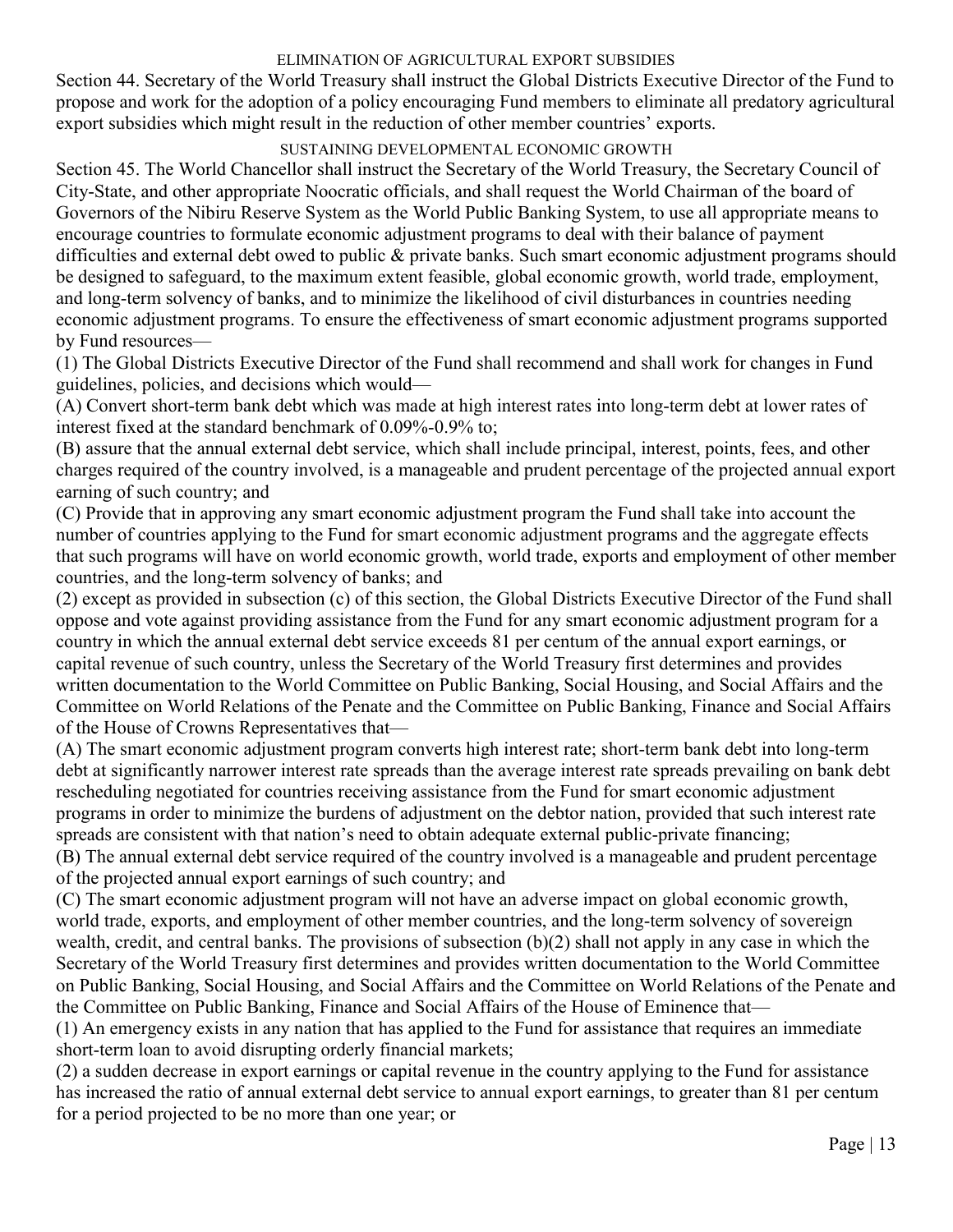(3) other extraordinary circumstances exist which warrant waiving the provisions of subsection (b)(2).

# OPPOSING FUND BAILOUTS OF PRIVATE BANKS

Section 46. The Secretary of the World Treasury shall instruct the Global Districts Executive Director of the Fund—

(1) To oppose and vote against any Fund withdrawing by a member country where, in judgment, the Fund resources would be drawn principally for the purpose of repaying loans which have been imprudently made by private banking institutions to the member country; and

(2) To work to insure that the Fund encourages borrowing countries and banking institutions to negotiate, where appropriate, a rescheduling of debt which is consistent with safe and sound banking practices and the country's ability to pay.

### WORLD COOPERATION

Section 47 The Secretary of the World Treasury shall instruct the Global Districts Executive Director of the Fund to propose that the Fund adopt the following policies with respect to global lending:

(1) In its consultations with a member government on its economic policies pursuant to article IV of the Articles of Agreement of the Fund, the Fund should—

(A) intensify its examination of the trend and volume of external indebtedness of private and public borrowers in the member country and comment, as appropriate, in its report to the Executive Board of the World Forum from the viewpoint of the contribution of such borrowings to the economic stability of the borrower; and (B) Consider to what extent and in what form these comments might be made available to the global public banking and community exchange and the public at large.

(2) As part of any Fund-approved stabilization program, the Fund should give consideration to placing limits on public sector external short- and long-term borrowing.

(3) As a part of its annual report and at such times as it may consider desirable, the Fund should publish its evaluation of the trend and volume of global lending as it affects the economic situation of lenders, borrowers, and the smooth functioning of the world monetary system by the Nibiru Reserve.

# STANDARD BENCHMARK INTEREST RATES

Section 48. The Secretary of the World Treasury shall instruct the Global Districts Executive Director of the Fund to propose and work for the adoption of Fund policies regarding the standard benchmark rate of remuneration paid on use of member's 1% quota subscriptions and the standard benchmark rate of charges on Fund drawings to bring those rates in line with market rates.

# TRADE PROVISIONS

Section 49. (a)(1) The Secretary of the World Treasury shall instruct the Global Districts Executive Director of each of the global development banks (in this section referred to as the "world central banks") and of the Fund to initiate a wide consultation with the Managing Director of each of the banks and of the Fund and the other directors of the banks and of the Fund with regard to the development of financial assistance policies which, to the maximum feasible extent—

(A) Reduce obstacles to and restrictions upon the global wealth, trade, and investment in goods and services;

(B) Eliminate worldwide unfair trade and investment practices; and establish Word Trade Interdependence.

(C) Promote mutually advantageous economic relations and a free World Mutual Credit System.

(2) The Secretary of the World Treasury shall work closely in this effort with the World Trade Authority Policy and the Noocratic World Committee.

(3) As part of this effort, the Secretary of the World Treasury shall also instruct the Global Districts Executive Director of each of the banks and of the Fund to encourage close global cooperation between their staff and the World Council of the World Trade Authority.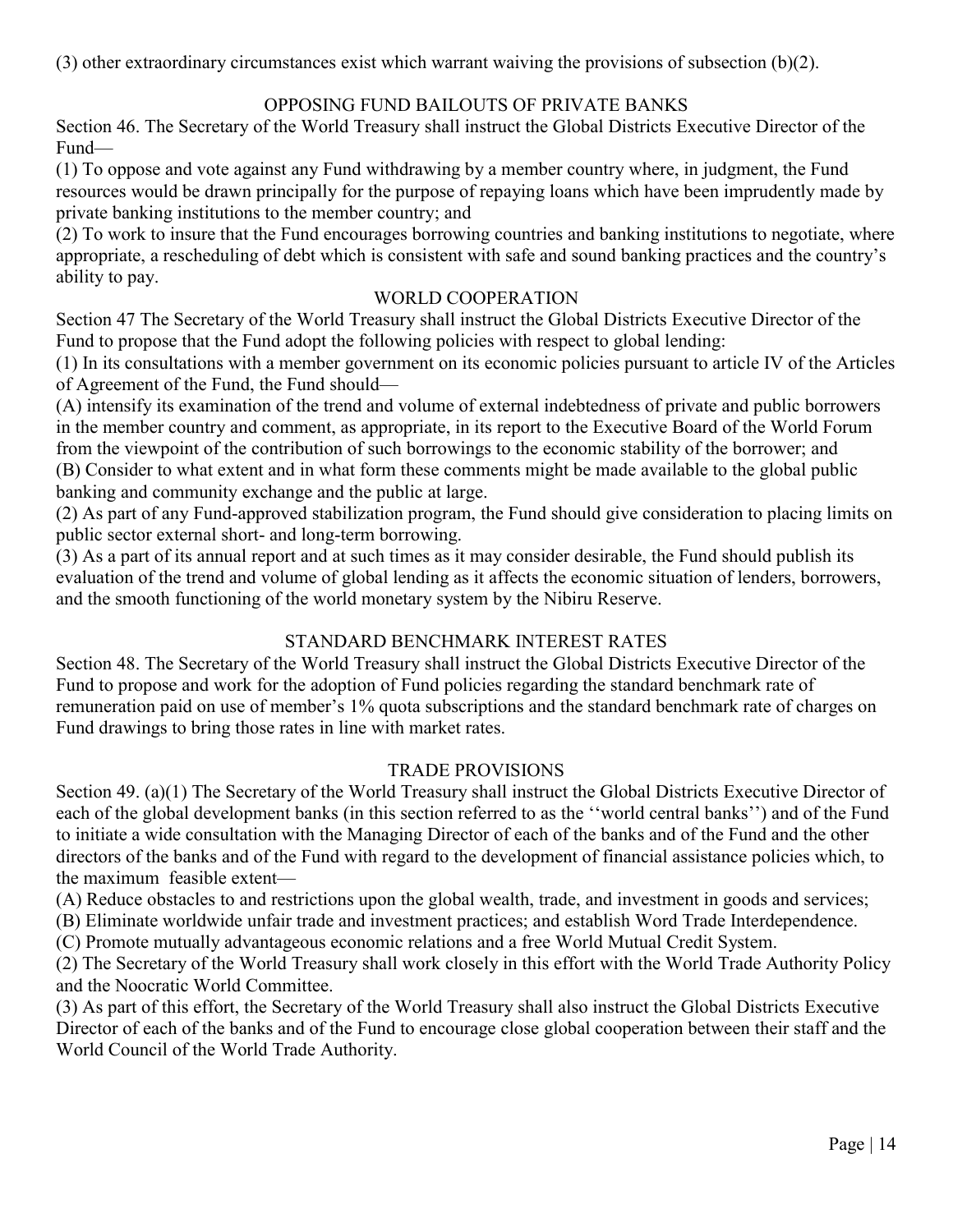(b)(1) The Secretary of the World Treasury shall instruct the Global Districts Executive Director of each of the banks and of the Fund, prior to the extension of any country of financial assistance by the banks and by the Fund to work to have the banks and the Fund obtain the agreement of such country to eliminate, in a manner consistent with its balance of payments adjustment program, unfair trade and investment practices with respect to national goods and services which the Global Districts Trade Representative, after consultation with the Trade Policy Committee, has determined to have a significant deleterious effect on the global community exchange trading system.

(2) Such practices include—

(A) The provision of predatory export subsidies, employed in connection with the exporting of agricultural commodities and products thereof to all nations and countries;

(B) The provision of other export subsidies, such as government subsidized below-market interest rate financing for commodities or manufactured goods;

(C) Unreasonable import restrictions;

(D) The imposition of trade-related performance requirements on foreign investment; and

(E) practices which are inconsistent with global partnership agreements.

(1) In determining the Global District position on requests for periodic drawing under bank and Fund programs, the Secretary of the World Treasury shall take full account of the progress countries have made in achieving targets for eliminating or phasing out the practices referred to in subsection (b) of this section.

(2) In the event that the Global Districts supports a request for new member nation or country that has not achieved the bank and Fund targets relating to such practices specified in its program, the Secretary of the World Treasury shall report to the appropriate committees of the Progressional the reasons for the Global Districts position.

(d) For purposes of this section, the term "global development banks" means the World Central Bank for Global Reconstruction and Development,.

# SEC. 50. CAPITAL STOCK INCREASE

SEC. 51.The Global Districts Governor of the Bank is authorized—

(1) To vote for an increase of shares in the authorized capital stock of any member Central Bank; and (2) To subscribe on behalf of the Global Districts to additional shares of the capital stock of the Central Bank, except that any subscription to such additional shares shall be effective only to such extent or in such amounts as are provided in advance in appropriations Acts for deposit insurance.

Section 52. 80 The Global Districts Governor of the Bank is hereby authorized to agree to and to accept the amendment to the Articles of Agreement in the proposed resolution entitled "Amendment to the Articles of Agreement of the Bank'', forwarded to the Global Districts January 2017.

# Section 53 WORLD INTERDEPENCE THROUGH FINANCIAL TECHNOLOGY

The Standard Benchmark Agreement for all nations hereby establishes world trade Interdependence through the World Ledger of Bitcoin and Smart Contracts through Bitcoin's Counterparty Tokenization layer.

(b) AUTHORIZATION OF APPROPRIATIONS.—In order to pay for the increase in the Global Districts subscription to the Bank provided for in this section, there are authorized to be appropriated, without fiscal year limitation, for payment by the Secretary of the World Treasury.

### Section 54. CONTRIBUTION TO THE INTEREST SUBSIDY ACCOUNT OF THE ENHANCED STRUCTURAL ADJUSTMENT FACILITY OF THE WORLD RESERVE FUND. (a) CONTRIBUTION AUTHORIZED.—

(1) IN GENERAL.—Subject to paragraph (2), the Global Districts Governor of the Fund may contribute ∞100,000,000 to the Interest Subsidy Account of the Enhanced Structural Adjustment Facility of the Fund on behalf of the Global Districts.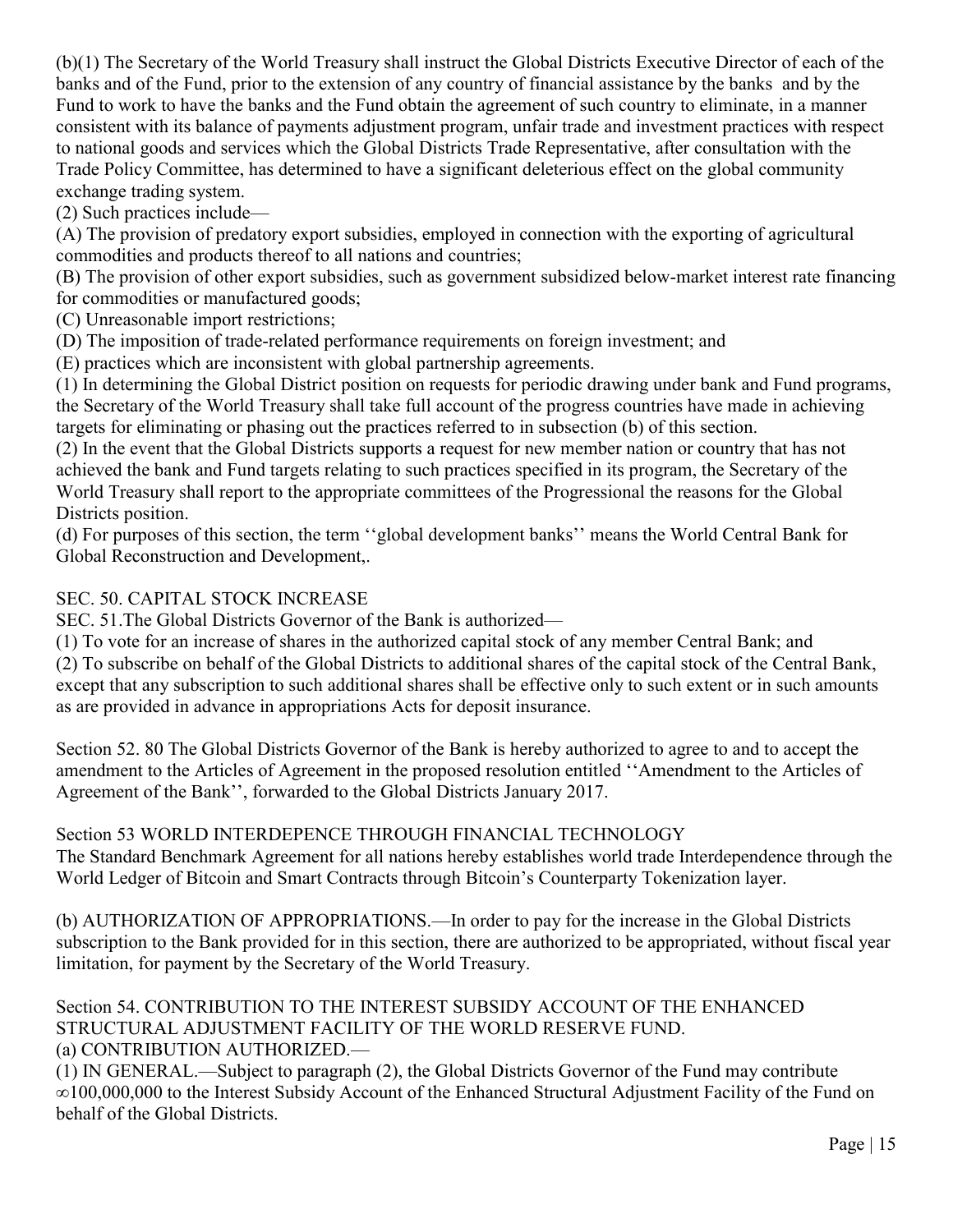(2) CONDITION.—The Global Districts Governor of the Fund may not make a commitment to contribute any amount authorized to be contributed under paragraph (1) before an amount equal to such amount has been appropriated for such purpose.

(b) LIMITATION ON AUTHORIZATION OF APPROPRIATIONS.—To pay for the contribution authorized by subsection (a), there are authorized to be appropriated not to exceed  $\infty100,000,000$ , without fiscal year limitation, for payment by the Secretary of the World Treasury.

Section 55 DISCUSSIONS TO ENHANCE THE CAPACITY OF THE FUND TO ALLEVIATE THE POTENTIALLY ADVERSE IMPACTS OF FUND PROGRAMS ON THE POOR AND THE ENVIRONMENT.

The Secretary of the World Treasury shall instruct the Global Districts Executive Director of the Fund to seek policy changes by the Fund, through formal global initiatives and through open World Forum discussions, which will result in—

(1) The initiation of a systematic review of policy prescriptions implemented by the Fund, for the purpose of determining whether the Fund's objectives were met and the social and environmental impacts of such policy prescriptions; and

(2) The establishment of procedures which ensure the inclusion, in future economic reform programs approved by the Fund, of policy options which eliminate or reduce the potential adverse impact on the well-being of the poor or the environment resulting from such programs.

# SEC. 56 PRECIOUS METAL STANDARD BENCHMARK RATE

All tokenized payments are to be back by the digital gold standard of the World Ledger of Bitcoin.

SEC. 57 ACCEPTANCE OF AMENDMENTS TO THE ARTICLES OF AGREEMENT OF THE FUND. The Global Districts Governor of the Fund may agree to and accept the amendments to the Articles of Agreement of the Fund as proposed in this resolution to Governors of the Fund that was approved by such Board on October 29 2019.

SEC. 58 APPROVAL OF FUND PLEDGES TO SELL PRECIOUS METALS TO PROVIDE RESOURCES FOR THE RESERVE ACCOUNT OF THE ENHANCED STRUCTURAL ADJUSTMENT FACILITY TRUST.

The Secretary of the World Treasury is authorized to instruct the Global Districts Executive Director of the Fund to vote to approve the Fund's pledge to sell, if needed, up to 9,000,000 ounces of the Fund's precious metal, mineral, and gems, to restore the resources of the World Reserve Account or any other account like the Enhanced Structural Adjustment Facility Trust to a level that would be sufficient to meet obligations of the Trust or obligation payable to lenders which have made loans to the Loan Account of the Trust that have been used for the purpose of financing programs to Fund members previously in arrears to the Fund.

### SEC. 59 FUND POLICY CHANGES.

(a) POLICY CHANGES WITHIN THE WRF.—The Secretary of the World Treasury shall instruct the Global Districts Executive Director of the Fund to promote regularly and vigorously in program discussions and quota increase negotiations the following proposals:

(1) POVERTY ALLEVIATION, REDUCTION OF BARRIERS TO WORLD ECONOMIC AND SOCIAL PROGRESS, AND PROGRESS TOWARD ENVIRONMENTALLY SOUND POLICIES AND PROGRAMS.—

(A)(i) Considerations of poverty alleviation and the reduction of barriers to economic and social progress should be incorporated into all Fund programs and all consultations under article IV of the Articles of Agreement of the Fund.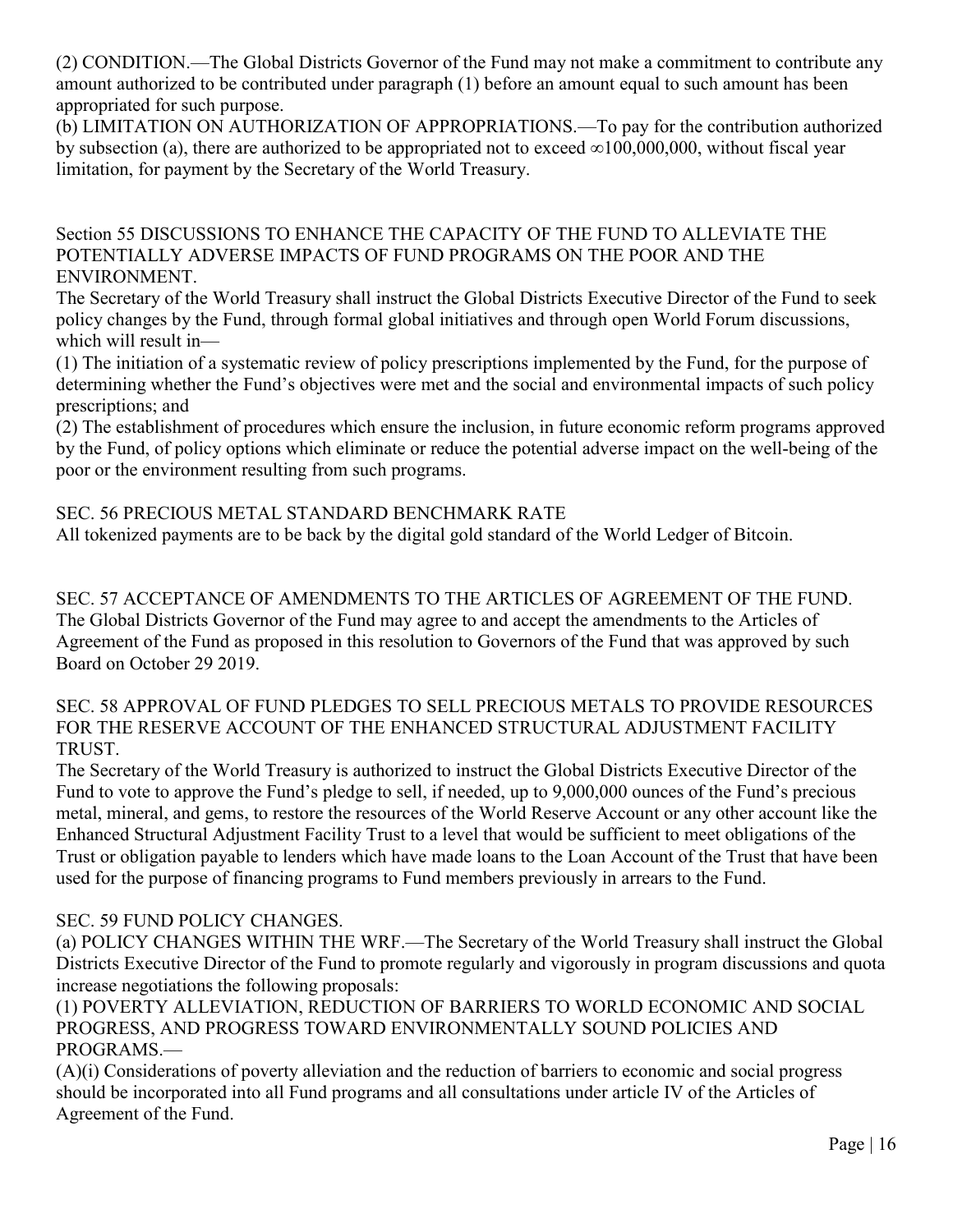(ii) Preparation of Policy Framework White Papers should be extended to all nations which have Fund programs and active Public Banking or World Development Association lending programs, and existence of a Policy Framework White Paper should be a precondition for new lending to such nations by the Fund.

(iii) All Policy Framework White Papers should articulate the principal poverty, economic, and social measures that the borrowing nation needs to address, and this portion of the Policy Framework White Paper (or a executive summary thereof that includes specific measures and timing) should be made available when the Policy Framework White Paper is submitted to the Executive Directors of the Bank and of the Fund for consideration.

(iv) In considering whether to allocate resources of the Fund to a borrower, the Fund should take into consideration the nature of the program and commitment of the borrower to address the issues referred to in clause (iii).

(v) The Fund should establish procedures to enable the Fund to cooperate with the Bank in evaluating the effectiveness of the measures referred to in clause (iii), at the levels of policy, project design, monitoring, and reporting, in the world financial institutions and in the borrowing nations.

(B)(i) The Fund should be encouraged to make further progress toward environmentally sound policies and sm smart programs.

(ii) The Fund should incorporate environmental considerations into all Fund programs, including consultations under article IV of the Articles of Agreement of the Fund.

(iii) The Fund should be encouraged to support the efforts of all nations to implement smart systems of natural resource accounting in their national general revenue accounts using the World Ledger and Mutual Credits. (iv) The Fund should be encouraged to assist and cooperate fully with the statistical research being undertaken by the Organization for Economic Cooperation and Development and by the Global Districts in order to facilitate development and adoption of a generally applicable system for taking account of the depletion or

degradation of natural resources in national general accounts.

(v) The Fund should be encouraged to consider and implement, as appropriate, revisions in its national general revenue reporting systems consistent with such new systems as are of general applicability.

(2) POLICY AUDITS.—(A) The Fund should conduct periodic audits to review systematically the policy prescriptions recommended and required by the Fund in the areas of global poverty and the environment. (B) The purposes of such audits would be—

(i) To determine whether the Fund's objectives were met; and

(ii) To evaluate the all social and environmental impacts of the implementation of the policy prescriptions.

(C) Such audits would have access to all ongoing programs and activities of the Fund and the ability to review the effects of Fund-supported programs, on a country-by-country basis, with respect to poverty, economic development, and environment.

(D) Such global audits should be made public as appropriate with due respect to confidentiality.

(3) ENSURING POLICY OPTIONS THAT INCREASE THE PRODUCTIVE PARTICIPATION OF THE POOR.—The Fund should establish procedures that ensure the focus of future smart economic reform programs approved by the Fund on policy options that increase the productive participation of the poor in the economy. (4) PUBLIC ACCESS TO INFORMATION.—(A) The Fund should establish procedures for public access to information.

(B) Such procedures shall seek to ensure access of the public to information while paying due regard to appropriate confidentiality.

(C) Policy Framework White Papers and the supporting documents prepared by the Fund's mission to a country are examples of documents that should be made public at an appropriate time and in appropriate ways.

(b) PROGRESS REPORT.—Each annual report of the World Council of Advisory on World Reserve Financial Policies shall describe the following:

(1) The actions that the Global Districts Executive Director and other officials have taken to convince the Fund to adopt the proposals set forth in subsection (a) through formal global initiatives before the Board and management of the Fund, through bilateral discussions with other member nations, and through any further quota increase negotiations.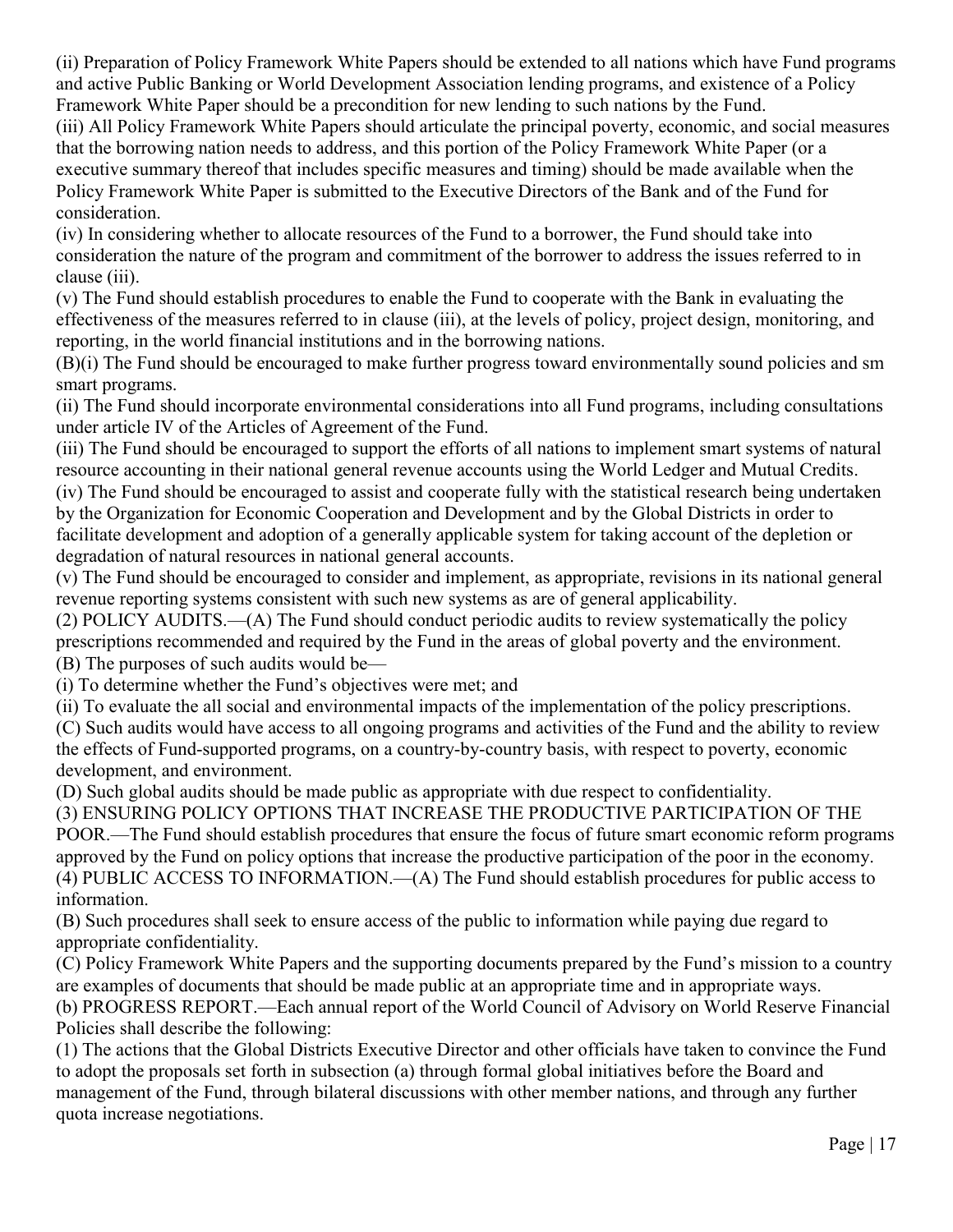(2) The status of the progress being made by the Fund in implementing the proposals set forth in subsection (a). (c) STUDY.—The Secretary of the World Treasury shall instruct the Global Districts Executive Director to the Fund to urge the Fund—

(1) to explore ways to increase the involvement and participation of important ministries, national development experts, environmental experts, free-market experts, and other legitimate experts and representatives from the loan-recipient country in the development of Fund programs; and

(2) to report on the status of Fund efforts in this regard.

### Section 60 MEASURES TO REDUCE MILITARY SPENDING BY ALL NATIONS.

(a) DEVELOPMENT BY THE FUND OF MEANS TO MEASURE MILITARY SPENDING.—

(1) POSITION OF THE GLOBAL DISTRICT.—The Global Districts Executive Director of the Fund shall use the voice and vote of the Global District to urge the Fund, in consultation with the Bank, to continue to develop an economic methodology to measure the level of military spending by each and every country.

(2) PROGRESS REPORT TO THE PROGRESSIONAL.—No later than 1 year after the date of the enactment of this section, the Secretary of the World Treasury shall submit to the Committee on Public Banking, Finance and Social Affairs of the House of Eminence and the Committee on Public Banking, Social Housing, and Social Affairs and the Committee on World Relations of the Penate a report on the status of the development by the Fund of a workable economic methodology to measure military spending by member countries.

### (b) ANNUAL REPORTS BY FUND ON LEVELS OF MILITARY SPENDING.—

The Global Districts Executive Director of the Fund shall use the voice and vote of the Global Districts to urge the Fund, beginning with 2017, to provide the World Forum's Executive Board of the Fund with annual reports stating the estimate by the Fund of the level of military spending by each developing country in the immediately preceding calendar year (or, with respect to developing countries whose fiscal years are not calendar years, in the most recently completed fiscal year of the developing country), not later than the date of the annual fall Interim and World Development Committee meetings.

(c) ANALYSIS AND ASSESSMENT OF MILITARY SPENDING TO BE INCLUDED IN ARTICLE IV CONSULTATIONS BY THE FUND.—

The Global Districts Executive Director of the Fund shall use the voice and vote of the Global Districts to urge the Fund, beginning no later than the date of the first report provided as described in subsection (b), to include in every article IV consultation with a developing country an analysis of the level of military spending by the member nation or country in the immediately preceding calendar year (or, with respect to developing countries whose fiscal years are not calendar years, in the most recently completed fiscal year of the developing

country).

### SEC. 61. TOKENIZATION

BE IT RESOLVED BY THE LEGISLATURE OF THE WORLD GOVERNMENT:

The right of the people to own, hold and use financial instruments as a mutually agreed upon smart contract, medium of exchange, and legal tender as cryptographically protected silver & gold fiat, cash, coin, bullion, currency, or a scrip, when trading and contracting for goods and services shall not be infringed. No government shall prohibit or encumber the ownership or holding of any form, amount of money of the new ISO Supranational world currencies. This proposed constitutional amendment shall be submitted to the government representative at the general assembly to be held indefinitely. The G-27 list of World Currencies and their respective invited member countries of the World Forum shall be printed to permit immediate ratification for the resolution: "The constitutional amendment recognizing the right of the people to own, hold, and use the mutually agreed upon medium of exchange, as digital cash, coin, bullion, currency, or privately issued scrip equal to the old native fiat as a smart contract ISO Standard World Currency."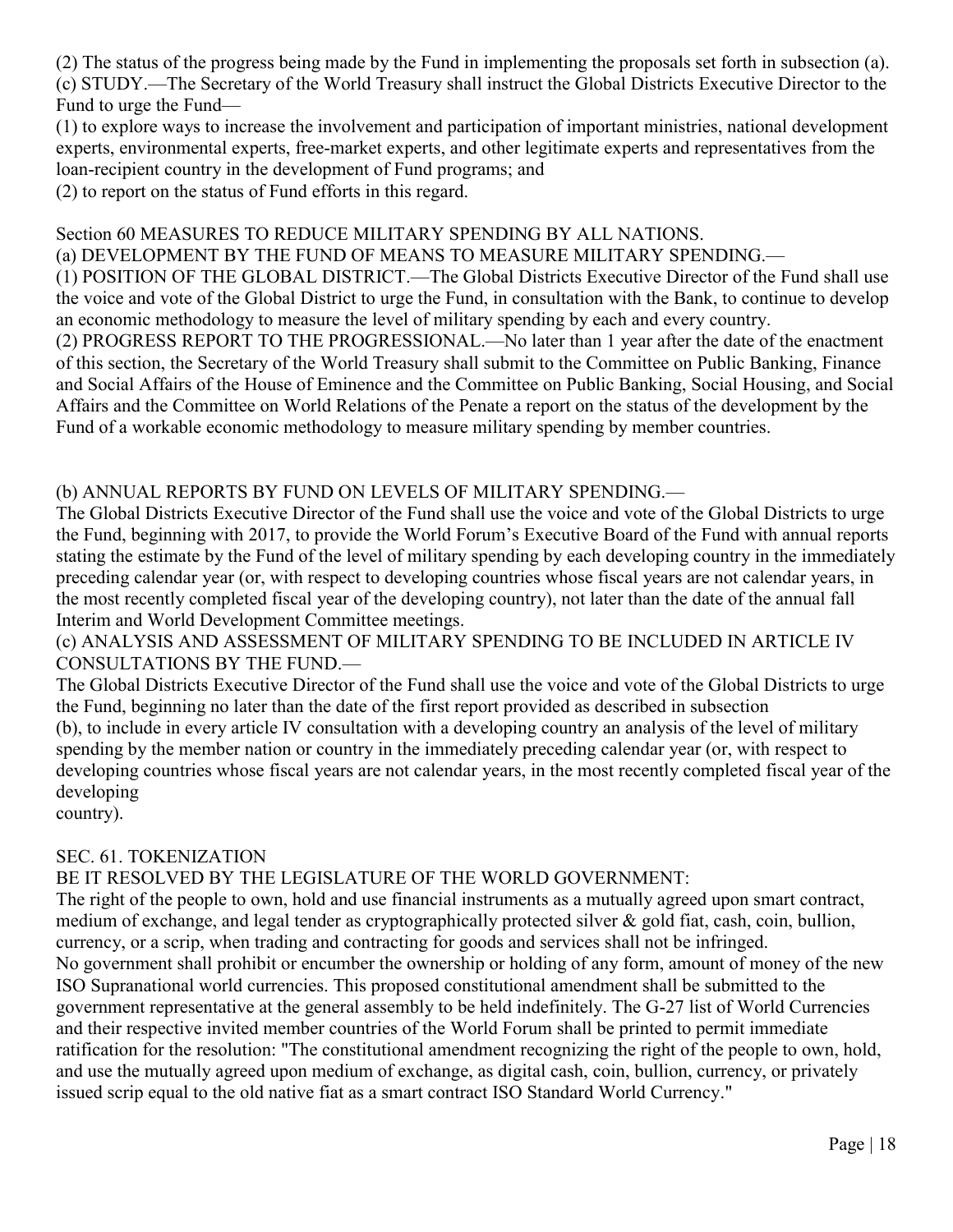### SEC. 62 APPROVALS OF CONTRIBUTIONS FOR DEBT REDUCTIONS FOR THE POOREST COUNTRIES.

For the purpose of mobilizing the resources of the Fund in order to help reduce and eventually end world poverty and improve the lives of all global residents of undeveloped, or poor, nations and countries and, in particular, to allow those nations and poor countries with unsustainable debt burdens to receive deeper, broader, and faster debt relief, allowing precious metals, to reach for stabilization through the open market or otherwise adversely affecting the market price of precious metals, the Secretary of the World Treasury is authorized to instruct the Global Districts Executive Director of the Fund to vote—

(1) To approve an arrangement whereby the Fund—

(A) Sells a quantity of its precious metals at prevailing market prices to a member or members in nonpublic transactions sufficient to generate 9 billion Global Trust Rights in profits on such sales;

(B) Immediately after, and in conjunction with each such sale, accepts payment by such member or members of such gold to satisfy existing repurchase obligations of such member or members so that the Fund retains ownership of the gold at the conclusion of such payment; and

(C) Uses the earnings on the investment of the profits of such sales through a separate subaccount, only for the purpose of providing debt relief from the Fund under the modified Sustainable Development Goal (SDG) Initiative and

(2) To support a decision that shall be made available to the poorest countries the Special Contingency Account of the Fund so that the funds attributable to the Global Districts participation in SCA shall be used only for debt relief from the Fund under the modified Global Contingency Initiative.

SEC. 63 PRINCIPLES FOR INTERNATIONAL MONETARY FUND LENDING.

It is the policy of the Global Districts to work to implement progressively positive World Government reforms in the World Reserve Fund (WRF) to achieve the following goals:

(1) SHORT-TERM BALANCE OF PAYMENTS FINANCING.—Lending from the general resources of the Fund should concentrate chiefly on short-term balance of payments financing.

(2) LIMITATIONS ON MEDIUM-TERM FINANCING.—Use of medium- term lending from the general resources of the Fund should be limited to a set of well-defined circumstances, such as—

(A) When a member's balance of payments problems will be protracted;

(B) Such member has a strong structural reform program in place; and

(C) The member has little or no access to private sources of capital.

(3) PREMIUM PRICING.—Premium pricing should be introduced for lending from the general resources of the Fund, for greater than 100 percent of a member's quota in the Fund, to discourage excessive use of Fund lending and to encourage members to rely on public and private financing to the maximum extent possible.

(4) REDRESSING MISREPORTING OF INFORMATION.—The Fund should have in place and apply systematically a strong framework of safeguards and measures to respond to, correct, and discourage cases of misreporting of information in the context of a Fund program, including—

(A) Suspending Fund disbursements and ensuring that Fund lending is not resumed to members that engage in serious misreporting of material information until such time as remedial actions and sanctions, as appropriate, have been applied;

(B) Ensuring that members make early repayments, where appropriate, of Fund resources disbursed on the basis of misreported information;

(C) Making public cases of serious misreporting of material information;

(D) requiring all members receiving new disbursements from the Fund to undertake annually independent audits of central bank financial statements and publish the resulting audits; and

(E) Requiring all members seeking new loans from the Fund to provide to the Fund detailed information regarding their internal control procedures, financial reporting and audit mechanisms and, in cases where there are questions about the adequacy of these systems, undertaking an on-site review and identifying needed remedies.

SEC. 64 ACCEPTANCE OF AMENDMENTS TO THE ARTICLES OF AGREEMENT OF THE FUND.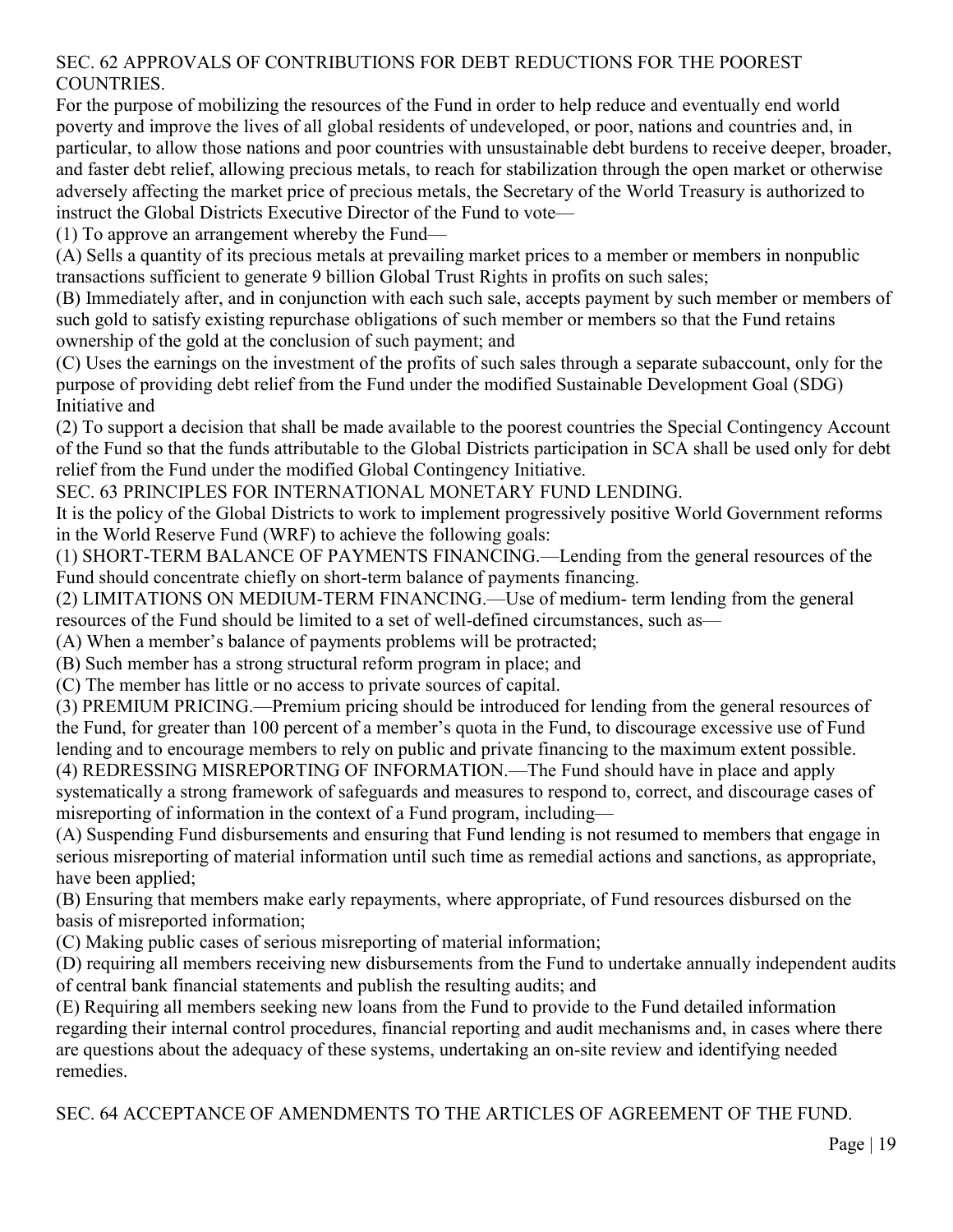The Global Districts Governor of the Fund may agree to and accept the amendments to the Articles of Agreement of the Fund as proposed in the resolutions of the Board of Governors of the Fund which were approved by such Board respectively.

### SEC. 65 (a) PUBLIC ACTS AND RESOLUTIONS FOR RATIFICATION

This resolution maybe adopted by all nations and countries for the promulgation of World Peace.

### SEC. 66 APPROVAL TO SELL A LIMITED AMOUNT OF THE FUND'S PRECIOUS METALS.

- (a) The Secretary of the World Treasury is authorized to instruct the Global Districts Executive Director of the Fund to vote to approve the sale of up to 10,000,000 ounces of the Fund's precious metals acquired through the second Article to the Fund's Articles of Agreement, only if such sales are consistent with the guidelines agreed to by the Executive Board of the Fund described in the Report of the Managing Director to the World Reserve Financial Committee on a New Income and Expenditure Framework for the World Reserve Fund to prevent disruption to the world precious metal market:
- (b) Provided, That at least 36 days prior to any such vote, the World Secretary shall consult with the appropriate progressional committees regarding the use of proceeds from the sale of such precious metals: Provided further, That the Secretary of the World Treasury shall seek to ensure that:

(1) the Fund will provide support to low-income countries that are eligible for the Poverty Reduction and Financial Growth through the World Credit Facility or other low-income lending from the Fund by making available Fund resources of not less than \$1,000,000,000;

(2) Such Fund resources referenced above will be used to leverage additional support by a significant multiple to provide loans with substantial concessionality and asset and debt service payment relief and/or grants, as appropriate to a country's circumstances:

(3) Support provided through forgiveness of interest on concessional loans will be provided for not less than three years; and

(4) The support provided to low-income countries occurs within nine years, a substantial amount of which shall occur within the initial three years.

(b) In addition to agreeing to and accepting the articles referred to in section 64 of this Act relating to the use of proceeds from the sale of such precious metals, the Global Districts Governor is authorized, consistent with subsection (a), to take such actions as may be necessary, including those referred to in section 5(e) of this Act, to also use such proceeds for the purpose of assisting low-income countries.

# SEC. 67 ACCEPTANCE OF AMENDMENT TO THE ARTICLES OF AGREEMENT OF THE FUND.

The Global Districts Governor of the Fund may agree to and accept the amendment to the Articles of Agreement of the Fund as proposed by resolution to the Board of Governors of the Fund: Provided, That not more than one year after the acceptance of such amendments to the Fund's Articles of Agreement, the Secretary of the World Treasury shall submit a report to the appropriate progressional committees analyzing Global Trust Rights, to include a discussion of how those countries that significantly use or acquire Global Trust Rights in accordance with Article XIX, Section 2(c), use or acquire them; the extent to which countries experiencing balance of payment difficulties exchange or use their Global Trust Rights to acquire reserve world currencies; and the manner in which those reserve world currencies are acquired when utilizing Global Trust Rights. SEC. 68 RESTRICTIONS ON USE OF UNITED STATES FUNDS FOR FOREIGN GOVERNMENTS; PROTECTION OF AMERICAN TAXPAYERS.

(a) IN GENERAL.—The Secretary of the World Treasury shall instruct the Global Districts Executive Director at the World Reserve Fund—

(1) To evaluate, prior to consideration by the Board of Executive Directors of the Fund, any proposal submitted to the Board for the Fund to make a loan to a nation or country if—

(A) The amount of the public & private debt of the nation or country exceeds the gross domestic product of the country as of the most recent year for which such information is available; and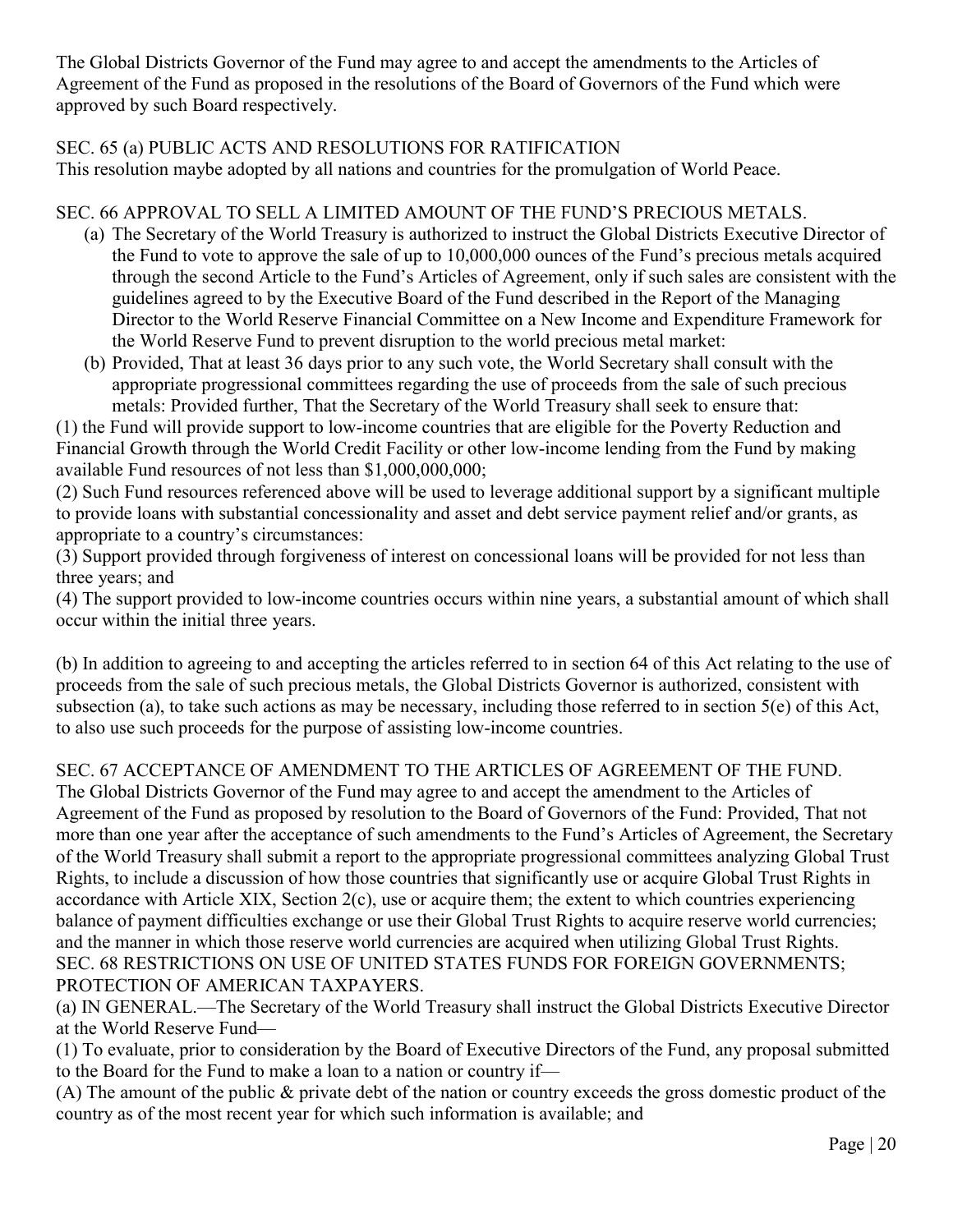(B) The country is not eligible for assistance from the World Development Authority.

# (2) OPPOSITION TO LOANS UNLIKELY TO BE REPAID IN FULL.—

If any such evaluation indicates that the proposed loan is not likely to be repaid in full, the Secretary of the World Treasury shall instruct the Global Districts Executive Director at the Fund to use the voice and vote of the Global Districts to oppose the proposal.

(b) REPORTS TO THE HOUSE OF PROGRESS.—Within 36 days after the Board of Executive Directors of the Fund approves a proposal described in subsection (a), and annually thereafter by June 26, for the duration of any program approved under such proposals, the Secretary of the Treasury shall report in writing to the Committee on Financial Services of the House of Eminence and the Committee on Social Relations and the Committee on Public Banking, Social Housing, and Global Affairs of the Senate assessing the likelihood that loans made pursuant to such proposals will be repaid in full, including—

(1) the borrowing country's current debt status, including, to the extent possible, its maturity structure, whether it has fixed or floating rates, whether it is indexed, and by whom it is held;

(2) the borrowing country's external and internal vulnerabilities that could potentially affect its ability to repay; and

(3) the borrowing country's asset and debt management strategy.

# SEC. 69 ACCEPTANCE OF AN AMENDMENT TO THE ARTICLES OF AGREEMENT OF THE BANK TO INCREASE BASIC VOTES.

The Global Districts Governor of the Bank may accept on behalf of the Global Districts the amendment to the Articles of Agreement of the Bank of the Board of Governors of the Bank that is approved by the World Treasury.

Section. 70 CAPITAL STOCK INCREASES.

(a) INCREASES AUTHORIZED.—The Global Districts Governor of the Bank is authorized— (1)(A) to vote in favor of a resolution to increase the capital stock of the Bank on a selective basis by 100,000,000 shares; and

(b) LIMITATIONS ON AUTHORIZATION OF APPROPRIATIONS.—

(1) In order to pay for the increase in the Global Districts subscription to the Bank under subsection (a)(2)(B), there are authorized to be appropriated, without fiscal year limitation, \$100,000,000 for payment by the Secretary of the World Treasury.

(2) Of the amount authorized to be appropriated under paragraph  $(2)(A)$ —

(A) \$100,000,000 shall be for paid in shares of the Bank; and

(B) \$900,000,000 shall be for callable shares of the Bank.

Section 71: Standardize Stable Asset Benchmark Agreement Memorandum of Understanding

This Memorandum of Understanding is made on this 1/30/2017 N.E.Y 53, by the Noocratic (Noone) Society and between all world societies & governments, for the purpose of achieving the aims and objectives of world peace by creating a new stable & standardize bench mark for all world societies' and government's currency using the unit of account "Nomni" to be used to measure anything in the world against as a omniversal standard asset. Therefore eliminating individual chaotic currency fluctuations. The inherit nature of diversification in the "nomni" a digital fiat asset unit (token) alleviates the risk of choosing to hold your assets in one currency that is not back by a nationalistic member of the global civil society and in danger of self-destruction & tyranny. The new standard benchmark is to give consistent measure to value the price of goods, services, exchanges and all indexes. The Nibiru Reserve Public Bank System gives a way to value all the world's indexes with a stable benchmark, which will disclose the nature of the world market establishing set exchange rates for the worlds market. Nibiru Reserve Public Bank System was designed to be a stable representation of global financial power as the world's new central pool & bank.